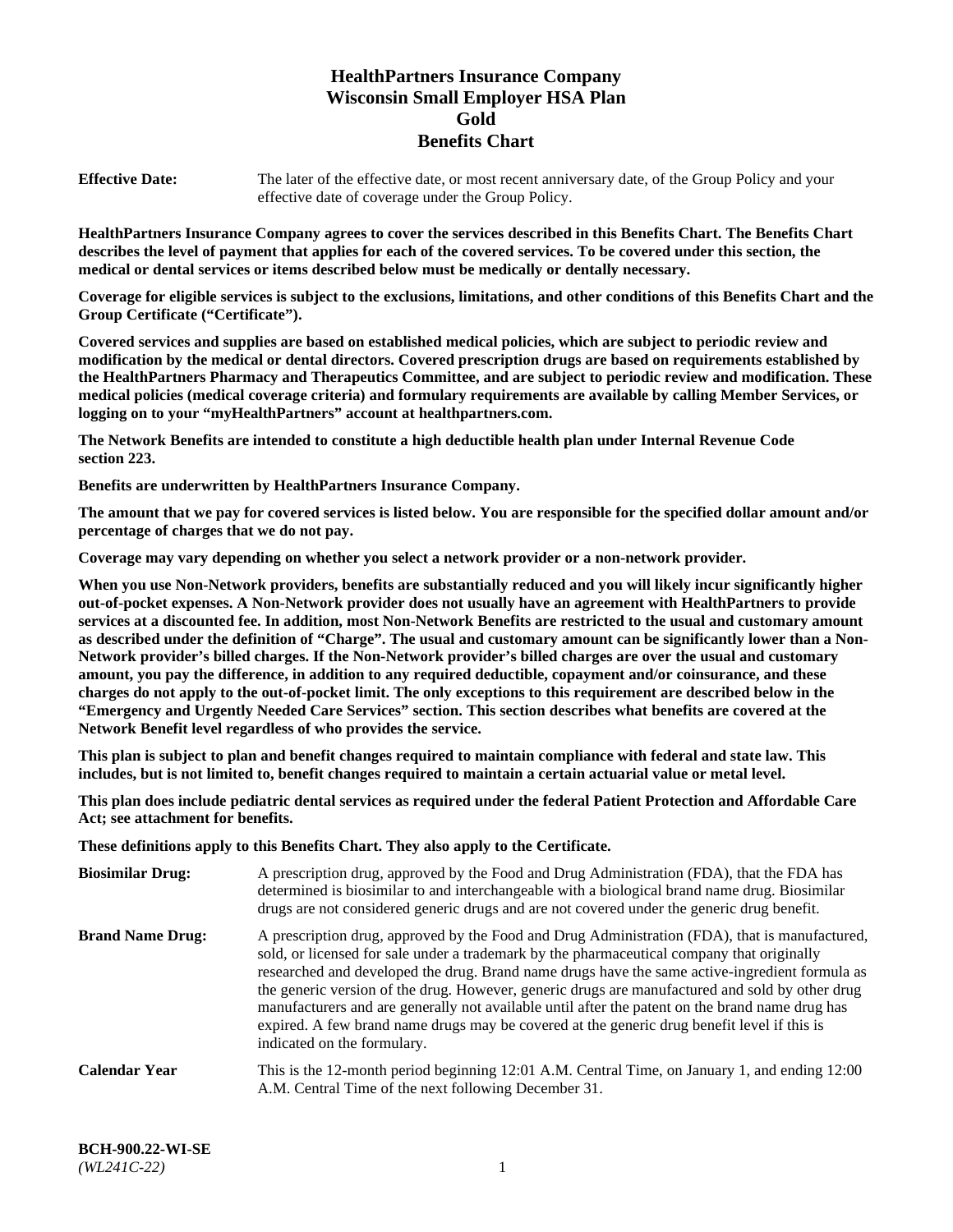| <b>Charge:</b>    | For covered services delivered by a network provider, this is the provider's discounted fee for a<br>given medical/surgical service, procedure or item.                                                                                                                                                                                                                                                                                                                                                                                                                                                                                                                                                                 |
|-------------------|-------------------------------------------------------------------------------------------------------------------------------------------------------------------------------------------------------------------------------------------------------------------------------------------------------------------------------------------------------------------------------------------------------------------------------------------------------------------------------------------------------------------------------------------------------------------------------------------------------------------------------------------------------------------------------------------------------------------------|
|                   | For covered services delivered by non-network providers, a contracted rate may apply if such<br>arrangement is available to HealthPartners.                                                                                                                                                                                                                                                                                                                                                                                                                                                                                                                                                                             |
|                   | For the usual and customary charge for covered services delivered by non-network providers, our<br>payment is calculated using one of the following options, depending on availability: 1) a<br>percentage of the Medicare fee schedule; 2) a comparable schedule if the service is not on the<br>Medicare fee schedule; or 3) a commercially reasonable rate for such service if a fee schedule is<br>not available.                                                                                                                                                                                                                                                                                                   |
|                   | The usual and customary charge is the maximum amount allowed that we consider in the<br>calculation of the payment of charges incurred for certain covered services. You must pay for any<br>charges above the usual and customary charge, and they do not apply to the out-of-pocket limit.                                                                                                                                                                                                                                                                                                                                                                                                                            |
|                   | A charge is incurred for covered ambulatory medical and surgical services, on the date the service<br>or item is provided. A charge is incurred for covered inpatient services, on the date of admission to<br>a hospital. To be covered, a charge must be incurred on or after your effective date and on or<br>before the termination date.                                                                                                                                                                                                                                                                                                                                                                           |
|                   | Copayment/Coinsurance: The specified dollar amount, or percentage, of charges incurred for covered services, which we do<br>not pay, but which you must pay, each time you receive certain medical services, procedures or<br>items. Our payment for those covered services or items begins after the copayment or coinsurance<br>is satisfied. Covered services or items requiring a copayment or coinsurance are specified in this<br>Benefits Chart.                                                                                                                                                                                                                                                                 |
|                   | For services provided by a network provider:<br>An amount which is listed as a flat dollar copayment is applied to a network provider's discounted<br>charge for a given service. However, if the network provider's discounted charge for a service or<br>item is less than the flat dollar copayment, you will pay the network provider's discounted charge.<br>An amount which is listed as a percentage of charges or coinsurance is based on the network<br>provider's discounted charges, calculated at the time the claim is processed, which may include an<br>agreed upon fee schedule rate for case rate or withhold arrangements.                                                                            |
|                   | For services provided by a non-network provider:<br>Any copayment or coinsurance is applied to the lesser of the provider's charges or the usual and<br>customary charge for a service.                                                                                                                                                                                                                                                                                                                                                                                                                                                                                                                                 |
|                   | A copayment or coinsurance is due at the time a service is provided, or when billed by the<br>provider. The copayment or coinsurance applicable for a scheduled visit with a HealthPartners<br>network provider will be collected for each visit, late cancellation and failed appointment.                                                                                                                                                                                                                                                                                                                                                                                                                             |
| Deductible:       | The specified dollar amount of charges incurred for covered services, which we do not pay, but an<br>enrollee or a family has to pay first in a calendar year. Our payment for those services or items<br>begins after the deductible is satisfied. For network providers, the amount of the charges that apply<br>to the deductible are based on the network provider's discounted charges, calculated at the time<br>the claim is processed, which may include an agreed upon fee schedule rate for case rate or<br>withhold arrangements. For non-network providers, the amount of charges that apply to the<br>deductible are the lesser of the provider's charges or the usual and customary charge for a service. |
|                   | Any amounts paid or reimbursed by a third party, including but not limited to: point of service<br>rebates, manufacturer coupons, manufacturer debits cards or other forms of direct reimbursement<br>to an Insured for a product or service, will not apply toward your deductible, to the extent<br>permitted under state and federal law.                                                                                                                                                                                                                                                                                                                                                                            |
|                   | All services are subject to the deductible unless otherwise indicated below in this Benefits Chart.                                                                                                                                                                                                                                                                                                                                                                                                                                                                                                                                                                                                                     |
| <b>Formulary:</b> | This is a current list, which may be revised from time to time, of prescription drugs, medications,<br>equipment and supplies covered by us as indicated in this Benefits Chart which are covered at the<br>highest benefit level. Some drugs on the formulary may require prior authorization to be covered<br>as formulary drugs. The formulary, and information on drugs that require prior authorization, are<br>available by calling Member Services, or logging on to your "myHealthPartners" account at<br>healthpartners.com.                                                                                                                                                                                   |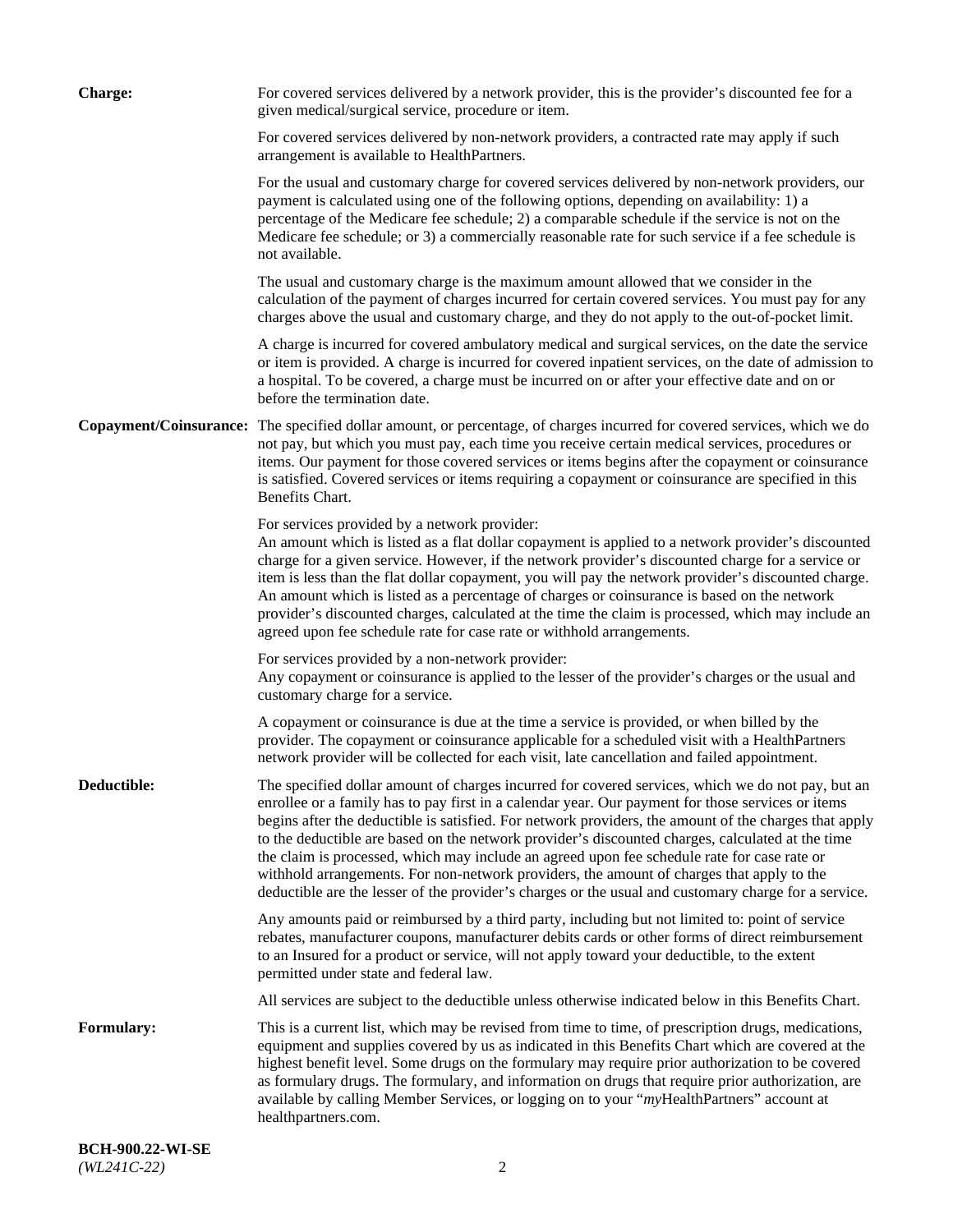| <b>Generic Drug:</b>                       | A prescription drug, approved by the Food and Drug Administration (FDA), that the FDA has<br>determined is comparable to a brand name drug product in dosage form, strength, route of<br>administration, quality, intended use and documented bioequivalence. Generally, generic drugs<br>cost less than brand name drugs. Some brand name drugs may be covered at the generic drug<br>benefit level if this is indicated on the formulary.                                                                                           |
|--------------------------------------------|---------------------------------------------------------------------------------------------------------------------------------------------------------------------------------------------------------------------------------------------------------------------------------------------------------------------------------------------------------------------------------------------------------------------------------------------------------------------------------------------------------------------------------------|
| <b>Lifetime Maximum</b><br><b>Benefit:</b> | The specified coverage limit actually paid by us for services and/or charges incurred by you for any<br>given procedure or diagnosis. Payment of benefits under this Benefits Chart ceases when that lifetime<br>maximum benefit is reached. You have to pay for any subsequent charges.                                                                                                                                                                                                                                              |
| <b>Non-Formulary Drug:</b>                 | This is a prescription drug, approved by the Food and Drug Administration (FDA), that is not on<br>the formulary, is medically necessary and is not investigative or experimental or otherwise<br>excluded under the Certificate.                                                                                                                                                                                                                                                                                                     |
| <b>Out-of-Pocket Expenses:</b>             | You pay the specified copayments/coinsurance and deductibles applicable for particular services,<br>subject to the out-of-pocket limit described below. These amounts are in addition to the monthly<br>premium payments.                                                                                                                                                                                                                                                                                                             |
| <b>Out-of-Pocket Limit:</b>                | You pay the copayments/coinsurance and deductibles for covered services, to the individual or<br>family out-of-pocket limit. Thereafter we cover 100% of the charges incurred for all other covered<br>services, for the rest of the calendar year. You pay amounts greater than the out-of-pocket limit if<br>you exceed any lifetime maximum benefit or any visit or day limits.                                                                                                                                                    |
|                                            | Non-Network Benefits above the usual and customary charge (see definition of charge above) do<br>not apply to the out-of-pocket limit.                                                                                                                                                                                                                                                                                                                                                                                                |
|                                            | Non-Network Benefits for transplant surgery do not apply to the out-of-pocket limit.                                                                                                                                                                                                                                                                                                                                                                                                                                                  |
|                                            | Any amounts paid or reimbursed by a third party, including but not limited to: point of service<br>rebates, manufacturer coupons, manufacturer debit cards or other forms of direct reimbursement to<br>an Insured for a product or service, will not apply as an out-of-pocket expense, to the extent<br>permitted under state and federal law.                                                                                                                                                                                      |
|                                            | You are responsible to keep track of the out-of-pocket expenses. Contact Member Services for<br>assistance in determining the amount paid by the enrollee for specific eligible services received.<br>Claims for reimbursement under the out-of-pocket limit provisions are subject to the same time<br>limits and provisions described under the "Claims Provisions" section of the Certificate.                                                                                                                                     |
| <b>Preventive Drug List:</b>               | This is a current list, which may be revised from time to time, of certain formulary preventive<br>prescription drugs and certain diabetic supplies, covered under the Plan as indicated in this<br>Benefits Chart. The Preventive Drug List is available by logging on to your "myHealthPartners"<br>account at healthpartners.com or by calling Member Services.                                                                                                                                                                    |
| <b>Specialty Drug List:</b>                | This is a current list, which may be revised from time to time, of prescription drugs, medications,<br>equipment and supplies, which are typically bio-pharmaceuticals. The purpose of a specialty drug<br>list is to facilitate enhanced monitoring of complex therapies used to treat specific conditions.<br>Specialty drugs are covered by us as indicated in this Benefits Chart. The specialty drug list is<br>available by calling Member Services, or logging on to your "myHealthPartners" account at<br>healthpartners.com. |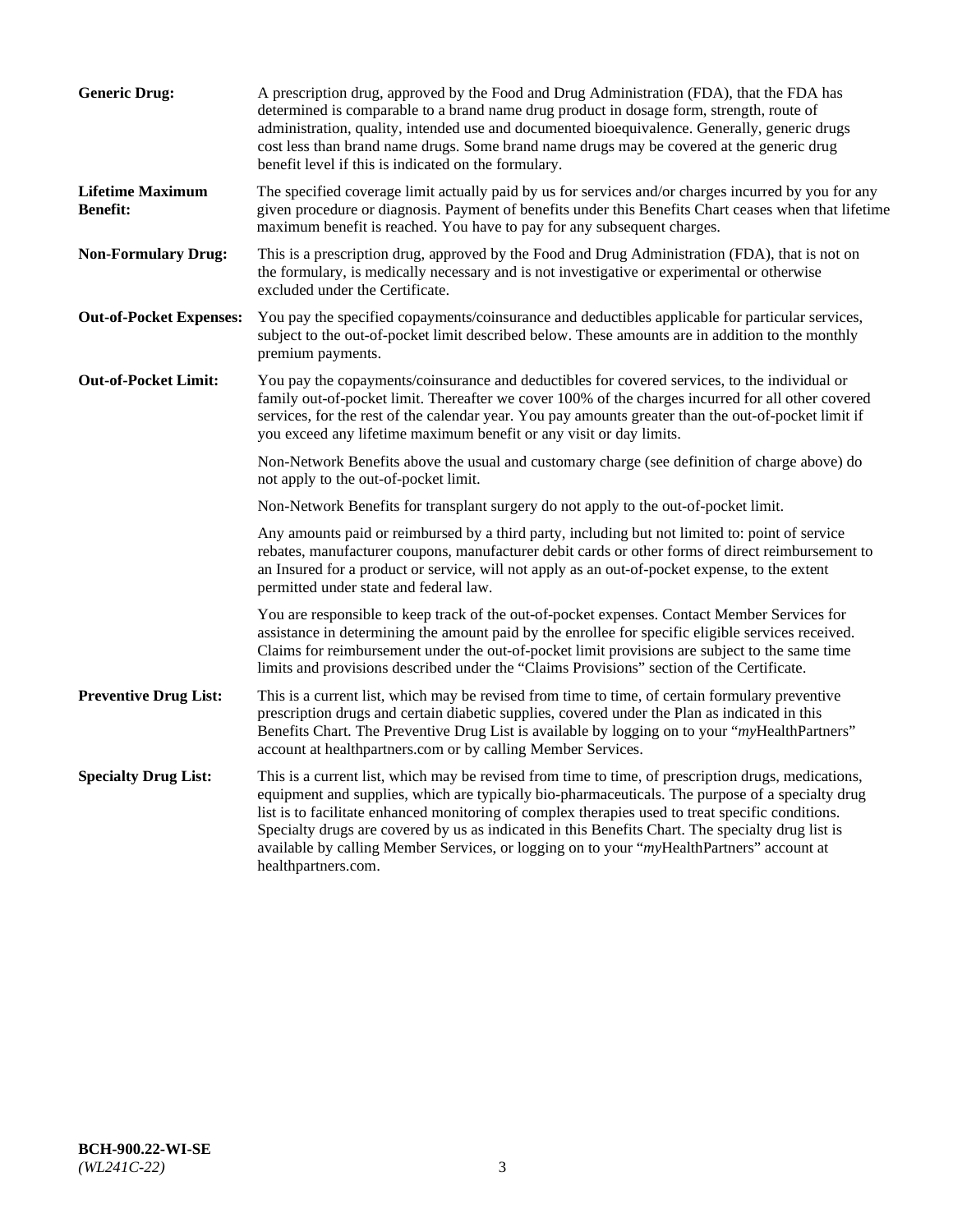## **DEDUCTIBLES AND OUT-OF-POCKET LIMITS**

## **Individual calendar year deductible (applies to an employee enrolled for single coverage)**

| <b>Network Benefits</b> | <b>Non-Network Benefits</b> |
|-------------------------|-----------------------------|
| \$2,500                 | \$10,000                    |

### **Family calendar year deductible (applies to an employee and dependents enrolled for family coverage)**

| <b>Network Benefits</b> | <b>Non-Network Benefits</b> |
|-------------------------|-----------------------------|
| \$5,000                 | \$20,000                    |

Separate deductibles must be satisfied under the Network Benefits and Non-Network Benefits.

Any amounts paid or reimbursed by a third party, including but not limited to: point of service rebates, manufacturer coupons, manufacturer debits cards or other forms of direct reimbursement to an Insured for a product or service, will not apply toward your deductible, to the extent permitted under state and federal law.

### **Individual calendar year out-of-pocket limit (applies to an employee enrolled for single coverage)**

| <b>Network Benefits</b> | <b>Non-Network Benefits</b> |
|-------------------------|-----------------------------|
| \$2,800                 | \$30,000                    |

### **Family calendar year out-of-pocket limit (applies to an employee and dependents enrolled for family coverage)**

| <b>Network Benefits</b> | <b>Non-Network Benefits</b> |
|-------------------------|-----------------------------|
| \$5,600                 | \$60,000                    |

Separate Out-of-Pocket Limits must be satisfied under Network Benefits and Non-Network Benefits.

Non-Network Benefits above the usual and customary charge will not apply to the individual or family Out-of-Pocket Limit.

Non-Network Benefits for transplant surgery do not apply to the Out-of-Pocket Limit.

Any amounts paid or reimbursed by a third party, including but not limited to: point of service rebates, manufacturer coupons, manufacturer debit cards or other forms of direct reimbursement to an Insured for a product or service, will not apply as an out-of-pocket expense, to the extent permitted under state and federal law.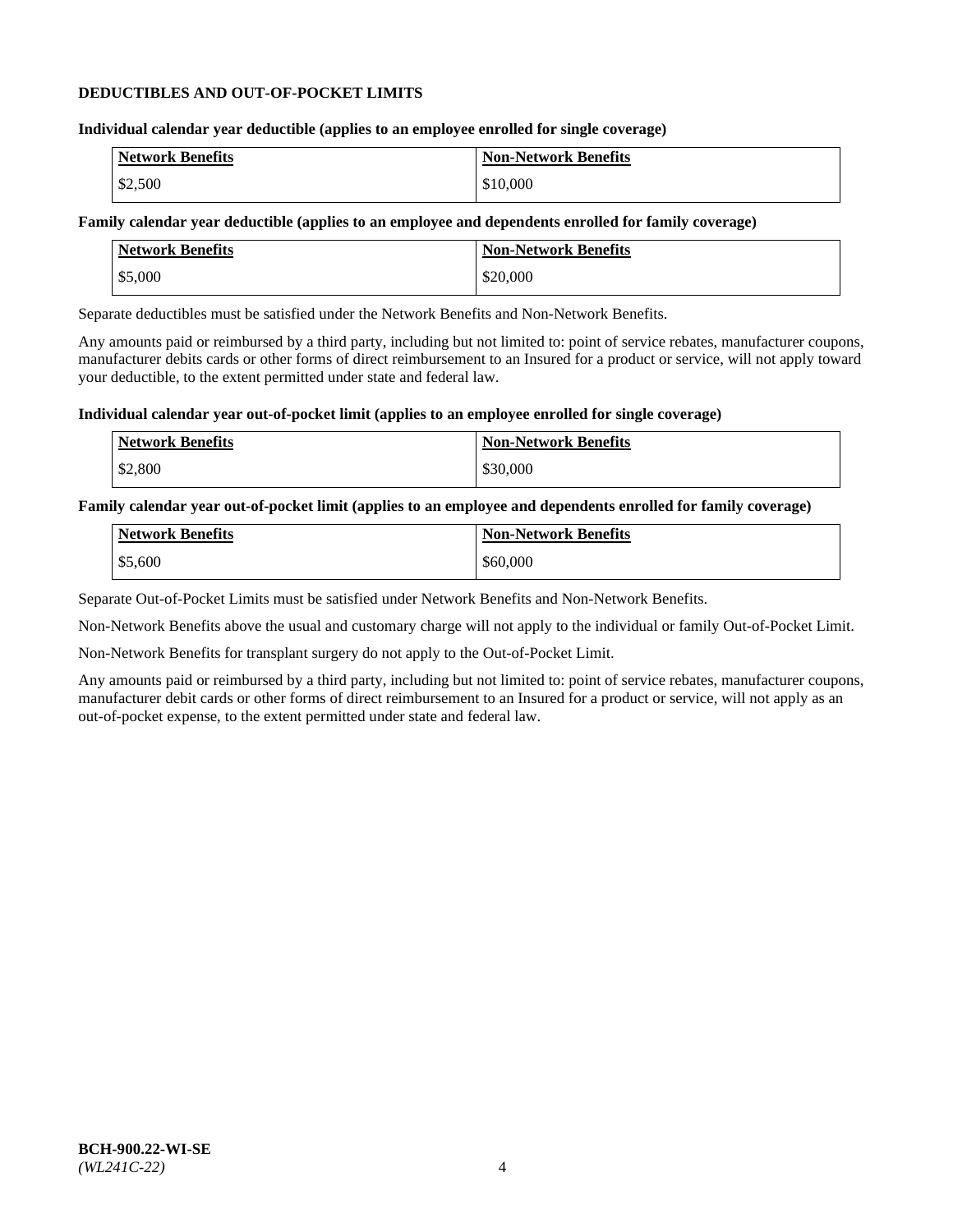# **AMBULANCE AND MEDICAL TRANSPORTATION**

## **Covered Services:**

We cover ambulance and medical transportation for medical emergencies.

We also cover medically necessary, non-emergency transportation if it meets our medical coverage criteria. Covered services and supplies are based on established medical policies, which are subject to periodic review and modification by the medical directors. These medical policies (medical coverage criteria) and applicable prior authorization requirements are available by calling Member Services, or logging on to your "*my*HealthPartners" account a[t healthpartners.com.](https://www.healthpartners.com/hp/index.html)

| Network Benefits              | <b>Non-Network Benefits</b> |
|-------------------------------|-----------------------------|
| 100% of the charges incurred. | See Network Benefits.       |

#### **Not Covered:**

See "Services Not Covered" in the Certificate.

## **AUTISM SERVICES**

## **Covered Services:**

We cover prior authorized evidence-based intensive-level and nonintensive-level treatment of autism spectrum disorders (autism disorder, Asperger's syndrome or pervasive development disorder not otherwise specified).

Covered services are based on established medical policies, which are subject to periodic review and modification by the medical directors. These medical policies (medical coverage criteria) are available by calling Member Services, or logging on to your "*my*HealthPartners" account at [healthpartners.com.](https://www.healthpartners.com/hp/index.html)

Your network provider will coordinate the prior authorization process for any autism treatment services. You may call Member Services at 952-883-5000 or toll-free at 855-813-3888 if you have any questions or concerns regarding the authorization process.

Please call Member Services at 952-883-5000 or toll-free at 855-813-3888 to request authorization for autism treatment services from a non-network provider.

**Intensive-level services** for children diagnosed with autism spectrum disorders. Intensive-level services must begin on or after 2 years of age and end before 9 years of age. Intensive-level services, on average, are services provided for more than 20 hours of treatment per week. (The average number of hours a week is calculated over a six-month period.)

| Network Benefits                         | <b>Non-Network Benefits</b>              |
|------------------------------------------|------------------------------------------|
| 100% of the charges incurred.            | 50% of the charges incurred.             |
| Limited to 240 visits per calendar year. | Limited to 240 visits per calendar year. |

The maximum number of visits is combined for Network Benefits and Non-Network Benefits. Visit limits are based on the minimum coverage amounts available at the time of publication. Additional visits may be available if required due to revised minimum coverage amounts being issued by the Office of the Commissioner of Insurance. See our medical coverage criteria for current visit limits.

#### **Intensive-level services lifetime maximum benefit**

| <b>Network Benefits</b>                               | <b>Non-Network Benefits</b>                           |
|-------------------------------------------------------|-------------------------------------------------------|
| 4 years of cumulative services under this plan or any | 4 years of cumulative services under this plan or any |
| other plan.                                           | other plan.                                           |

The Lifetime Maximum Benefit is combined for Network Benefits and Non-Network Benefits.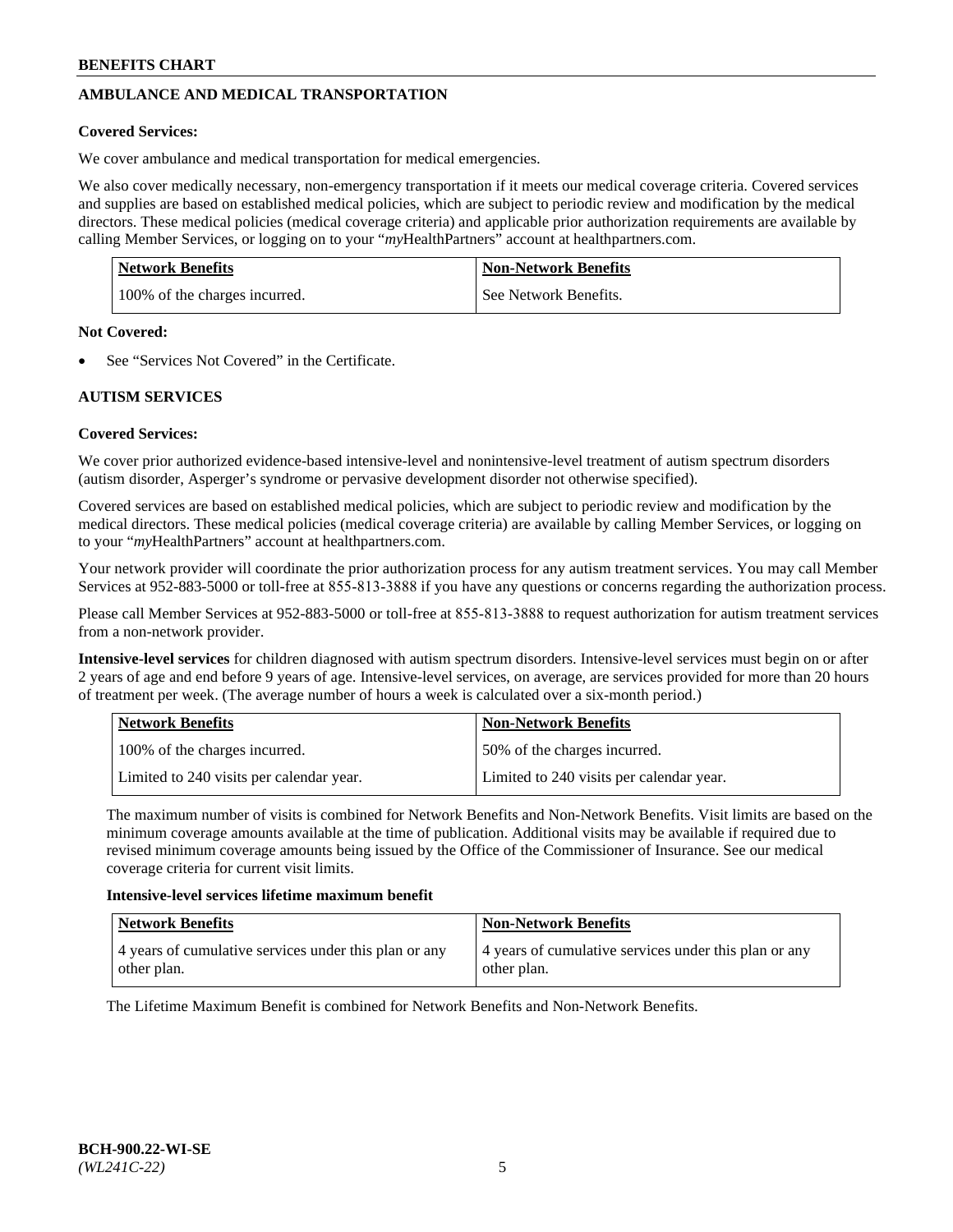**Nonintensive-level services** for Insureds diagnosed with autism spectrum disorders

| Network Benefits                         | <b>Non-Network Benefits</b>              |
|------------------------------------------|------------------------------------------|
| 100% of the charges incurred.            | 50% of the charges incurred.             |
| Limited to 120 visits per calendar year. | Limited to 120 visits per calendar year. |

The maximum number of visits is combined for Network Benefits and Non-Network Benefits. Visit limits are based on the minimum coverage amounts available at the time of publication. Additional visits may be available if required due to revised minimum coverage amounts being issued by the Office of the Commissioner of Insurance. See our medical coverage criteria for current visit limits.

## **Not Covered:**

See "Services Not Covered" in the Certificate.

## **BEHAVIORAL HEALTH SERVICES**

## **Covered Services:**

Covered services are based on established medical policies, which are subject to periodic review and modification by the medical directors. These medical policies (medical coverage criteria) are available by calling Member Services, or logging on to your "*my*HealthPartners" account at [healthpartners.com.](https://www.healthpartners.com/hp/index.html)

**Transitional treatment services:** These are services for the treatment of nervous or mental disorders and substance use disorders which are provided to an Insured in a less restrictive manner than are inpatient hospital services but in a more intensive manner than are outpatient services. Transitional treatment services are services offered by a provider, and certified by the Wisconsin Department of Health Services for each of the following (except the last bulleted item):

- Mental health services for covered adults in a day treatment program.
- Mental health services for covered children in a day hospital treatment program.
- Services for persons with chronic mental illness provided through a community support program.
- Residential treatment programs for covered persons with substance use disorder.
- Substance use disorder services in a day treatment program.
- Services for persons who are experiencing a mental health crisis or who are in a situation likely to turn into a mental health crisis if support is not provided.
- Intensive outpatient programs for the treatment of psychoactive substance use disorders provided in accordance with the patient placement criteria of the American Society of Addiction Medicine.

## **Mental health services**

We cover services for mental health diagnoses as described in the Diagnostic and Statistical Manual of Mental Disorders – Fifth Edition (DSM 5) (most recent edition).

We provide coverage for mental health treatment ordered by a Wisconsin court under a valid court order that is issued on the basis of a behavioral care evaluation performed by a licensed psychiatrist or doctoral level licensed psychologist, which includes a diagnosis and an individual treatment plan for care in the most appropriate, least restrictive environment. We must be given a copy of the court order and the behavioral care evaluation, and the service must be a covered benefit under this plan, and the service must be provided by a network provider, or other provider as required by law.

**Outpatient services:** We cover medically necessary outpatient professional mental health services for evaluation, crisis intervention, and treatment of mental health disorders.

A comprehensive diagnostic assessment will be used as the basis for a determination by a mental health professional, concerning the appropriate treatment and the extent of services required.

Outpatient services we cover for a diagnosed mental health condition include the following:

- Individual, group, family and multi-family therapy.
- Medication management provided by a physician, certified nurse practitioner, or physician's assistant.
- Psychological testing services for the purposes of determining the differential diagnoses and treatment planning for patients currently receiving behavioral health services.
- Partial hospitalization services in a licensed hospital or community mental health center.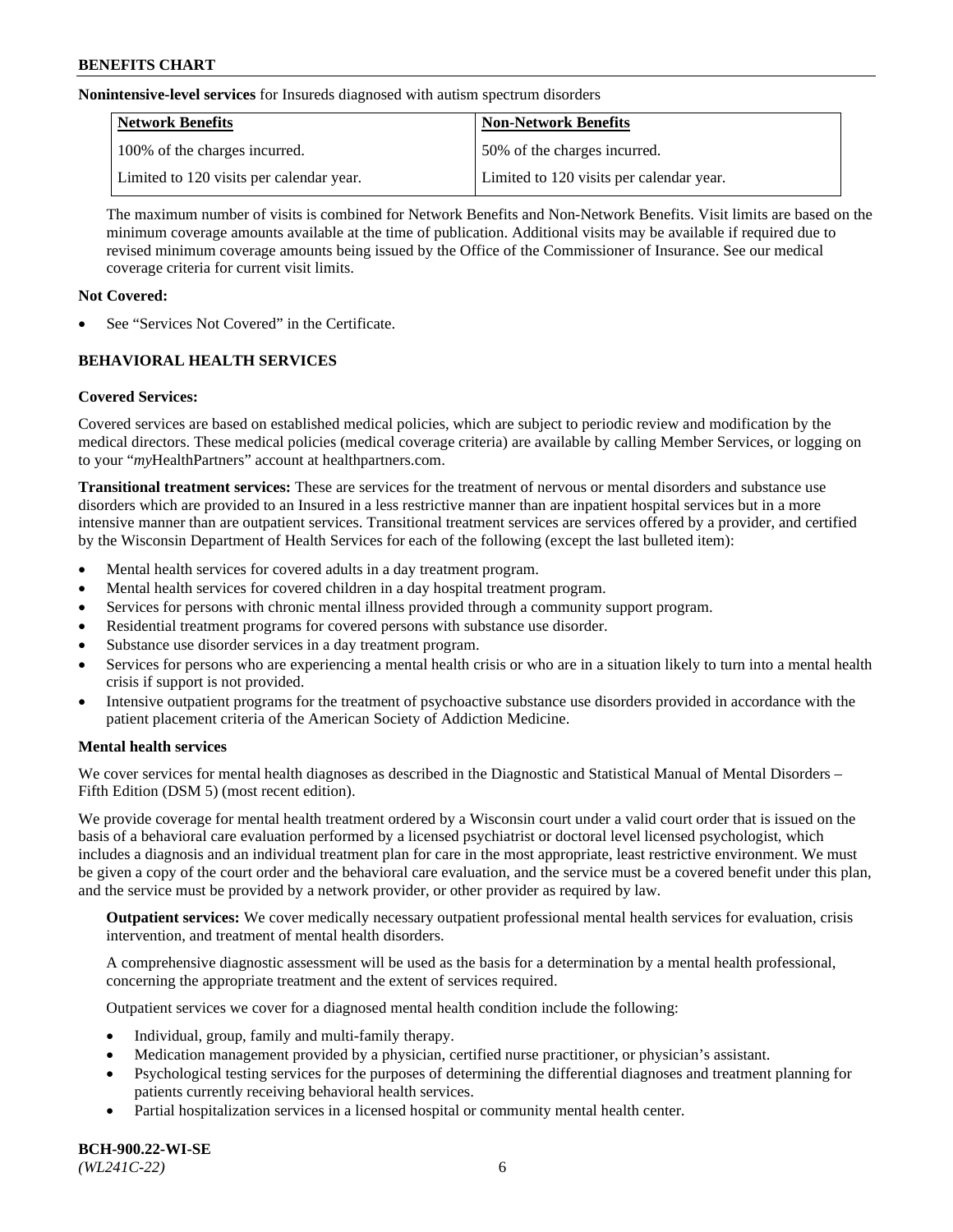- Psychotherapy and nursing services provided in the home if authorized by us.
- Treatment for gender dysphoria.

| Network Benefits              | <b>Non-Network Benefits</b>  |
|-------------------------------|------------------------------|
| 100% of the charges incurred. | 50% of the charges incurred. |

#### **Group therapy**

| Network Benefits              | Non-Network Benefits         |
|-------------------------------|------------------------------|
| 100% of the charges incurred. | 50% of the charges incurred. |

## **Inpatient services, including mental health residential treatment services:** We cover the following:

- Medically necessary inpatient services in a hospital and professional services for treatment of mental health disorders. Medical stabilization is covered under inpatient hospital services in the "Hospital and Skilled Nursing Facility Services" section.
- Medically necessary mental health residential treatment services. This care must be authorized by us and provided by a hospital or residential behavioral health treatment facility licensed by the local state or Department of Health and Human Services. Services not covered under this benefit include halfway houses, group homes, extended care facilities, shelter services, correctional services, detention services, transitional services, group residential services, foster care services and wilderness programs.

| Network Benefits              | <b>Non-Network Benefits</b>  |
|-------------------------------|------------------------------|
| 100% of the charges incurred. | 50% of the charges incurred. |

**Transitional treatment services:** We cover transitional treatment services described above for treatment of mental and nervous disorders.

| Network Benefits              | Non-Network Benefits         |
|-------------------------------|------------------------------|
| 100% of the charges incurred. | 50% of the charges incurred. |

#### **Substance use disorder treatment services**

We cover medically necessary services for assessments by a licensed alcohol and drug counselor and treatment of substance use disorders as defined in the latest edition of the DSM 5.

**Outpatient services:** We cover medically necessary outpatient professional services for diagnosis and treatment of substance use disorders. Substance use disorder treatment services must be provided by a program licensed by the local Department of Health Services.Outpatient services we cover for a diagnosed substance use disorder include the following:

- Individual, group, family, and multi-family therapy provided in an office setting.
- Opiate replacement therapy including methadone and buprenorphine treatment.

| Network Benefits              | <b>Non-Network Benefits</b>  |
|-------------------------------|------------------------------|
| 100% of the charges incurred. | 50% of the charges incurred. |

**Inpatient services:** We cover the following:

- Medically necessary inpatient services in a hospital or a licensed residential primary treatment center.
- Services provided in a hospital that is licensed by the local state and accredited by Medicare.
- Detoxification services in a hospital or community detoxification facility if it is licensed by the local Department of Health Services.

| Network Benefits              | <b>Non-Network Benefits</b>  |
|-------------------------------|------------------------------|
| 100% of the charges incurred. | 50% of the charges incurred. |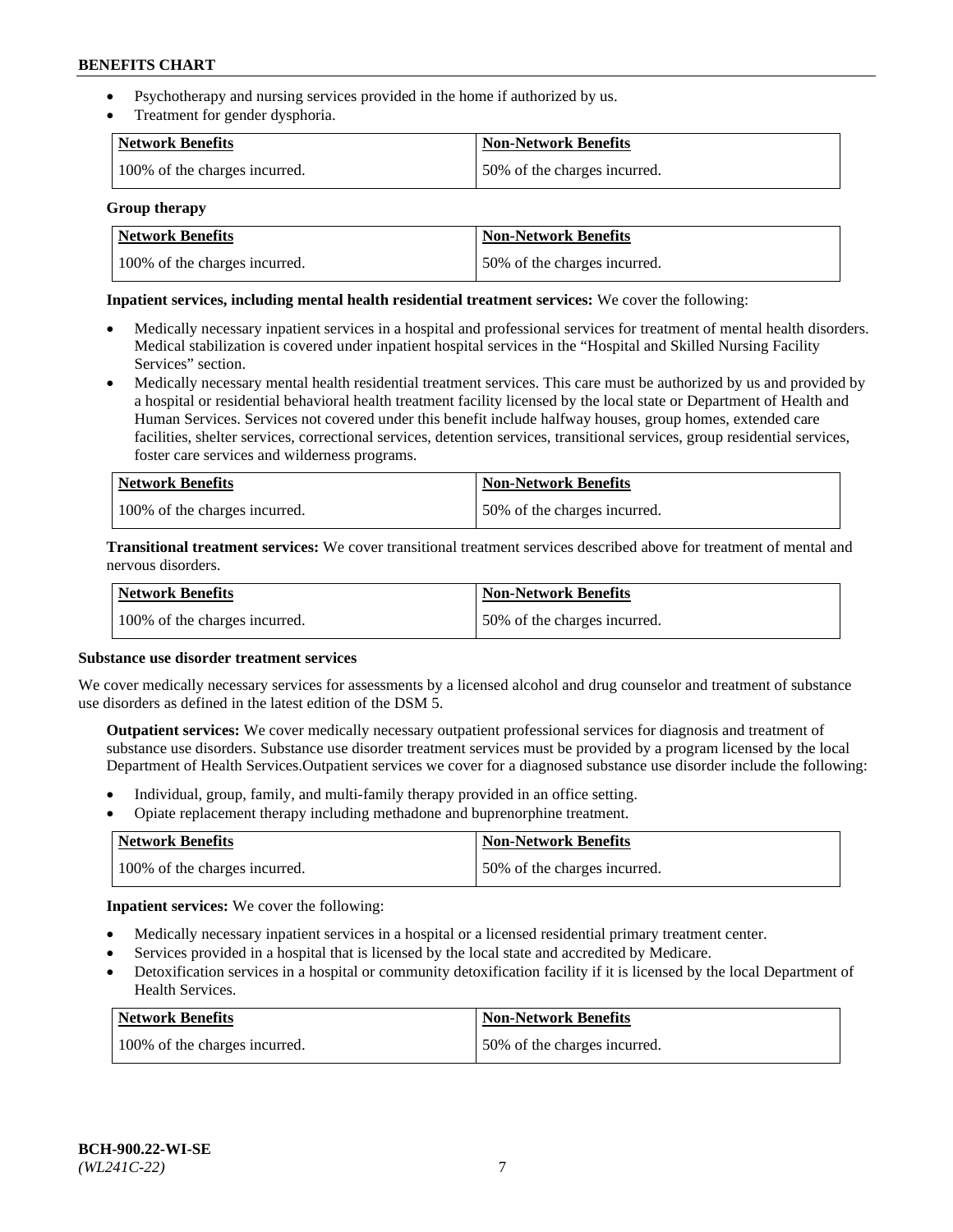**Transitional treatment services:** We cover transitional treatment services described above for treatment of substance use disorders.

| Network Benefits              | Non-Network Benefits         |
|-------------------------------|------------------------------|
| 100% of the charges incurred. | 50% of the charges incurred. |

**Out-of-area services for Wisconsin students:** If a dependent child is a student in a school located in Wisconsin, but outside of our service area, we cover mental health and substance use disorder services as required under Wisconsin Statute 609.655.

- The student may have a clinical assessment from a local, non-network mental health or substance use disorder treatment provider at the network benefit level when prior authorized by us.
- If outpatient services are recommended in the clinical assessment, five outpatient visits from a non-network provider will be covered at the network benefit level.
- Our Medical Director will determine the need for continuing treatment by the non-network provider; additional visits may be approved.
- Coverage for the outpatient services will not be provided if the recommended treatment would keep the student from attending school on a regular basis or if the student is no longer attending the school full-time.

This benefit is subject to the limitations shown in this "Behavioral Health Services" section.

| Network Benefits              | <b>Non-Network Benefits</b> |
|-------------------------------|-----------------------------|
| 100% of the charges incurred. | Not applicable.             |

A dependent child enrolled in a school outside of the state of Wisconsin is not eligible for this benefit.

### **Not Covered:**

See "Services Not Covered" in the Certificate.

## **CHIROPRACTIC SERVICES**

## **Covered Services:**

We cover chiropractic services for rehabilitative care. Chiropractic services are adjustments to any abnormal articulations of the human body, especially those of the spinal column, for the purpose of giving freedom of action to impinged nerves that may cause pain or deranged function.

Massage therapy which is performed in conjunction with other treatment/modalities by a chiropractor, is part of a prescribed treatment plan and is not billed separately is covered.

| <b>Network Benefits</b>       | <b>Non-Network Benefits</b>  |
|-------------------------------|------------------------------|
| 100% of the charges incurred. | 50% of the charges incurred. |

#### **Not Covered:**

- Massage therapy for the purpose of comfort or convenience of the Insured.
- See "Services Not Covered" in the Certificate.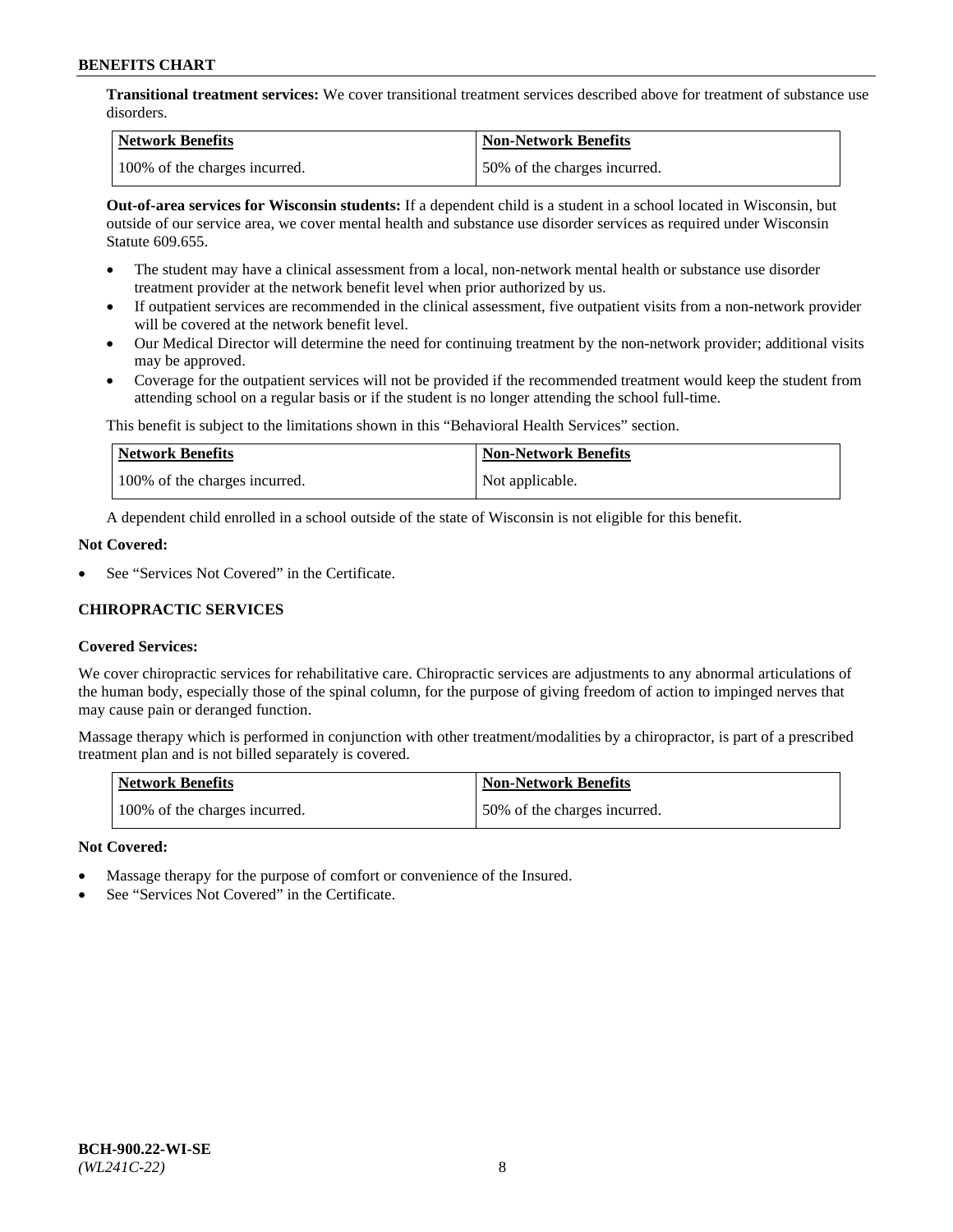# **CLINICAL TRIALS**

## **Covered Services:**

We cover certain routine services if you participate in a Phase I, Phase II, Phase III or Phase IV approved clinical trial that is conducted in relation to the prevention, detection, or treatment of cancer or other life-threatening disease or condition as defined in the Affordable Care Act. Approved clinical trials include (1) federally funded trials when the study or investigation is approved or funded by any of the federal agencies defined in the Public Health Services Act, section 2709 (d) (1) (A); (2) the study or investigation is conducted under an investigational new drug application reviewed by the Food and Drug Administration; and (3) the study or investigation is a drug trial that is exempt from having such an investigational new drug application. We cover routine patient costs for services that would be eligible under the Certificate and this Benefits Chart if the service were provided outside of a clinical trial.

| <b>Network Benefits</b>                                                                                                                                         | <b>Non-Network Benefits</b>                                                                                                                            |
|-----------------------------------------------------------------------------------------------------------------------------------------------------------------|--------------------------------------------------------------------------------------------------------------------------------------------------------|
| Coverage level is same as corresponding Network<br>Benefits, depending on type of service provided such as<br>Office Visits for Illness or Injury, Inpatient or | Coverage level is same as corresponding<br>Non-Network Benefits, depending on type of service<br>provided such as Office Visits for Illness or Injury, |
| <b>Outpatient Hospital Services.</b>                                                                                                                            | Inpatient or Outpatient Hospital Services.                                                                                                             |

### **Not Covered:**

- The investigative or experimental item, device or service itself.
- Items or services that are provided solely to satisfy data collection and analysis needs and that are not used in the direct clinical management of the patient.
- A service that is clearly inconsistent with widely accepted and established standards of care for a particular diagnosis.
- See "Services Not Covered" in the Certificate.

## **DENTAL SERVICES**

## **Covered Services:**

We cover services as described below.

**Accidental dental services:** We cover dentally necessary services to treat and restore damage done to sound, natural, unrestored teeth as a result of an accidental injury. Coverage is for damage caused by external trauma to face and mouth only, not for cracked or broken teeth, which result from biting or chewing. We cover restorations, root canals, crowns and replacement of teeth lost that are directly related to the accident in which the Insured was involved. We cover initial exam, x-rays and palliative treatment including extractions, and other oral surgical procedures directly related to the accident. Subsequent treatment must be initiated within the specified time-frame and must be directly related to the accident. We do not cover restoration and replacement of teeth that are not "sound and natural" at the time of the accident.

Full mouth rehabilitations to correct occlusion (bite) and malocclusion (misaligned teeth not due to the accident) are not covered.

When an implant-supported dental prosthetic treatment is pursued, the accidental dental benefit will be applied to the prosthetic procedure. Benefits are limited to the amount that would be paid toward the placement of a removable dental prosthetic appliance that could be used in the absence of implant treatment. Care must be provided or pre-authorized by a HealthPartners dentist.

| Network Benefits              | <b>Non-Network Benefits</b>  |
|-------------------------------|------------------------------|
| 100% of the charges incurred. | 50% of the charges incurred. |

For all accidental dental services, treatment and/or restoration must be initiated within six months of the date of the injury. Coverage is limited to the initial course of treatment and/or initial restoration. Services must be provided within 24 months of the date of injury to be covered.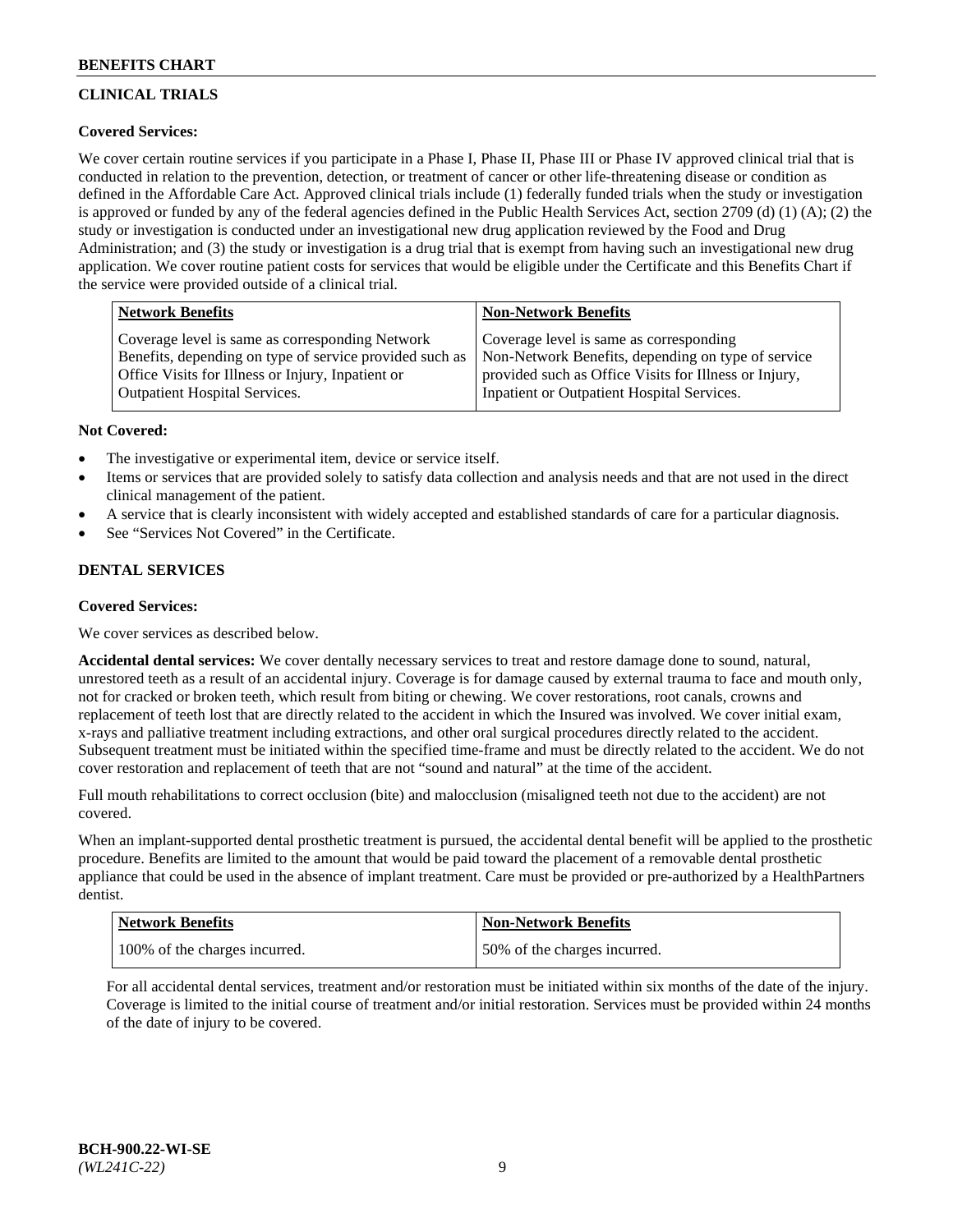# **Medical referral dental services**

**Medically necessary outpatient dental services:** We cover medically necessary outpatient dental services. Coverage is limited to dental services required for treatment of an underlying medical condition, e.g., removal of teeth to complete radiation treatment for cancer of the jaw, cysts and lesions.

| <b>Network Benefits</b>       | Non-Network Benefits         |
|-------------------------------|------------------------------|
| 100% of the charges incurred. | 50% of the charges incurred. |

**Medically necessary hospitalization and anesthesia for dental care:** We cover medically necessary hospitalization for dental care. This is limited to charges incurred by an Insured who: (1) is a child under age 5; (2) is severely disabled; (3) has a medical condition, and requires hospitalization or general anesthesia for dental care treatment; or (4) is a child between ages 5 and 12 and care in dental offices has been attempted unsuccessfully and usual methods of behavior modification have not been successful, or when extensive amounts of restorative care, exceeding four appointments, are required. Coverage is limited to facility and anesthesia charges. Oral surgeon/dentist professional fees are not covered. The following are examples, though not all-inclusive, of medical conditions which may require hospitalization for dental services: severe asthma, severe airway obstruction or hemophilia. Hospitalization required due to the behavior of the Insured or due to the extent of the dental procedure is not covered.

| Network Benefits              | <b>Non-Network Benefits</b>  |
|-------------------------------|------------------------------|
| 100% of the charges incurred. | 50% of the charges incurred. |

**Medical complications of dental care:** We cover medical complications of dental care. Treatment must be medically necessary care and related to medical complications of non-covered dental care, including complications of the head, neck, or substructures.

| Network Benefits              | <b>Non-Network Benefits</b>  |
|-------------------------------|------------------------------|
| 100% of the charges incurred. | 50% of the charges incurred. |

**Oral surgery:** We cover oral surgery. Coverage is limited to treatment of medical conditions requiring oral surgery, such as treatment of oral neoplasm, non-dental cysts, fracture of the jaws, trauma of the mouth and jaws, and any other oral surgery procedures provided as medically necessary dental services.

| Network Benefits              | <b>Non-Network Benefits</b>  |
|-------------------------------|------------------------------|
| 100% of the charges incurred. | 50% of the charges incurred. |

**Treatment of cleft lip and cleft palate:** We cover treatment of cleft lip and cleft palate of a dependent child, including orthodontic treatment and oral surgery directly related to the cleft. Dental services which are not required for the treatment of cleft lip or cleft palate are not covered. If a dependent child covered under the Certificate and Benefits Chart is also covered under a dental plan which includes orthodontic services, that dental plan shall be considered primary for the necessary orthodontic services. Oral appliances are subject to the same copayment, conditions and limitations as durable medical equipment.

| <b>Network Benefits</b>                               | <b>Non-Network Benefits</b>                            |
|-------------------------------------------------------|--------------------------------------------------------|
| Coverage level is same as corresponding Network       | Coverage level is same as corresponding                |
| Benefits, depending on type of service provided, such | Non-Network Benefits, depending on type of service     |
| as Office Visits for Illness or Injury, Inpatient or  | provided, such as Office Visits for Illness or Injury, |
| <b>Outpatient Hospital Services.</b>                  | Inpatient or Outpatient Hospital Services.             |

**Treatment of temporomandibular disorder (TMD) and craniomandibular disorder (CMD):** We cover diagnostic procedures, surgical treatment and non-surgical treatment (including intraoral splint therapy devices) for temporomandibular disorder (TMD) and craniomandibular disorder (CMD), which is medically necessary care. Dental services which are not required to directly treat TMD or CMD are not covered.

| <b>Network Benefits</b>       | <b>Non-Network Benefits</b>  |
|-------------------------------|------------------------------|
| 100% of the charges incurred. | 50% of the charges incurred. |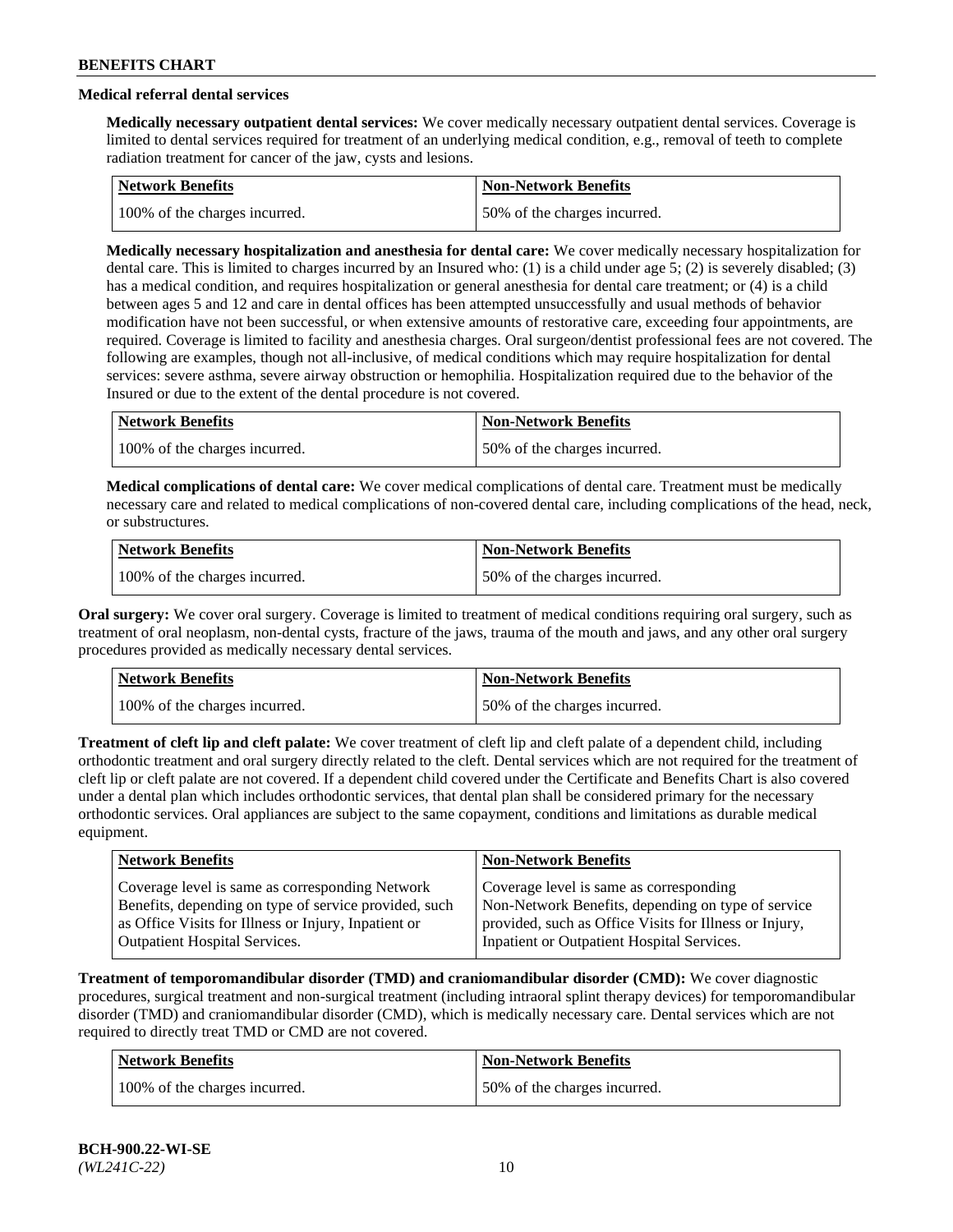## **Not Covered:**

- Dental treatment, procedures or services not listed in this Benefits Chart.
- Accident-related dental services if treatment is: (1) provided to teeth which are not sound and natural; (2) to teeth which have been restored; (3) initiated beyond six months from the date of the injury; (4) received beyond the initial treatment or restoration; or (5) received beyond 24 months from the date of injury.
- Oral surgery to remove wisdom teeth.
- Orthognathic treatment or procedures and all related services.
- See "Services Not Covered" in the Certificate.

## **DIABETES AND HYPERTENSION DISEASE MANAGEMENT PROGRAM**

### **Covered Services:**

If you meet criteria for coverage, you may qualify for the Diabetes and/or Hypertension Disease Management Program.

The program covers group health coaching which focuses on weight loss, exercise, behavior modification and health education through Omada Health.

| <b>Network Benefits</b>                                     | <b>Non-Network Benefits</b> |
|-------------------------------------------------------------|-----------------------------|
| 100% of the charges incurred.<br>Deductible does not apply. | Not applicable.             |

### **Not Covered:**

See "Services Not Covered" in the Certificate.

## **DIABETIC EQUIPMENT AND SUPPLIES**

### **Covered Services:**

We cover physician prescribed medically appropriate and necessary drugs and supplies used in the management and treatment of diabetes for Insureds with gestational, Type I or Type II diabetes including durable diabetic equipment and disposable supplies, as described below.

Certain items are only covered if your condition meets our coverage criteria and obtained through an authorized vendor. For more information on what we cover and any prior authorization requirements, call Member Services or log on to your "*my*HealthPartners" account at [healthpartners.com.](http://www.healthpartners.com/)

Insulin and medications for diabetes are covered as outpatient drugs under the "Prescription Drug Services" section.

**Pumps and pump supplies.** These include diabetic insulin pumps, diabetic infusion pumps and infusion pump supplies such as infusion sets, tubing, connectors and syringe reservoirs.

| <b>Network Benefits</b>                                                                 | <b>Non-Network Benefits</b>  |
|-----------------------------------------------------------------------------------------|------------------------------|
| Pumps received at a pharmacy:<br>100% of the charges incurred.                          | 50% of the charges incurred. |
| Pumps received from a non-pharmacy<br>approved vendor:<br>100% of the charges incurred. |                              |

## **All other durable equipment and diabetic supplies**

Durable Diabetic Equipment and Supplies. These include continuous glucose monitoring system (CGMS), transmitter, sensors and receivers, diabetic blood glucose monitors and control/calibrating solutions (for checking accuracy or testing equipment and test strips).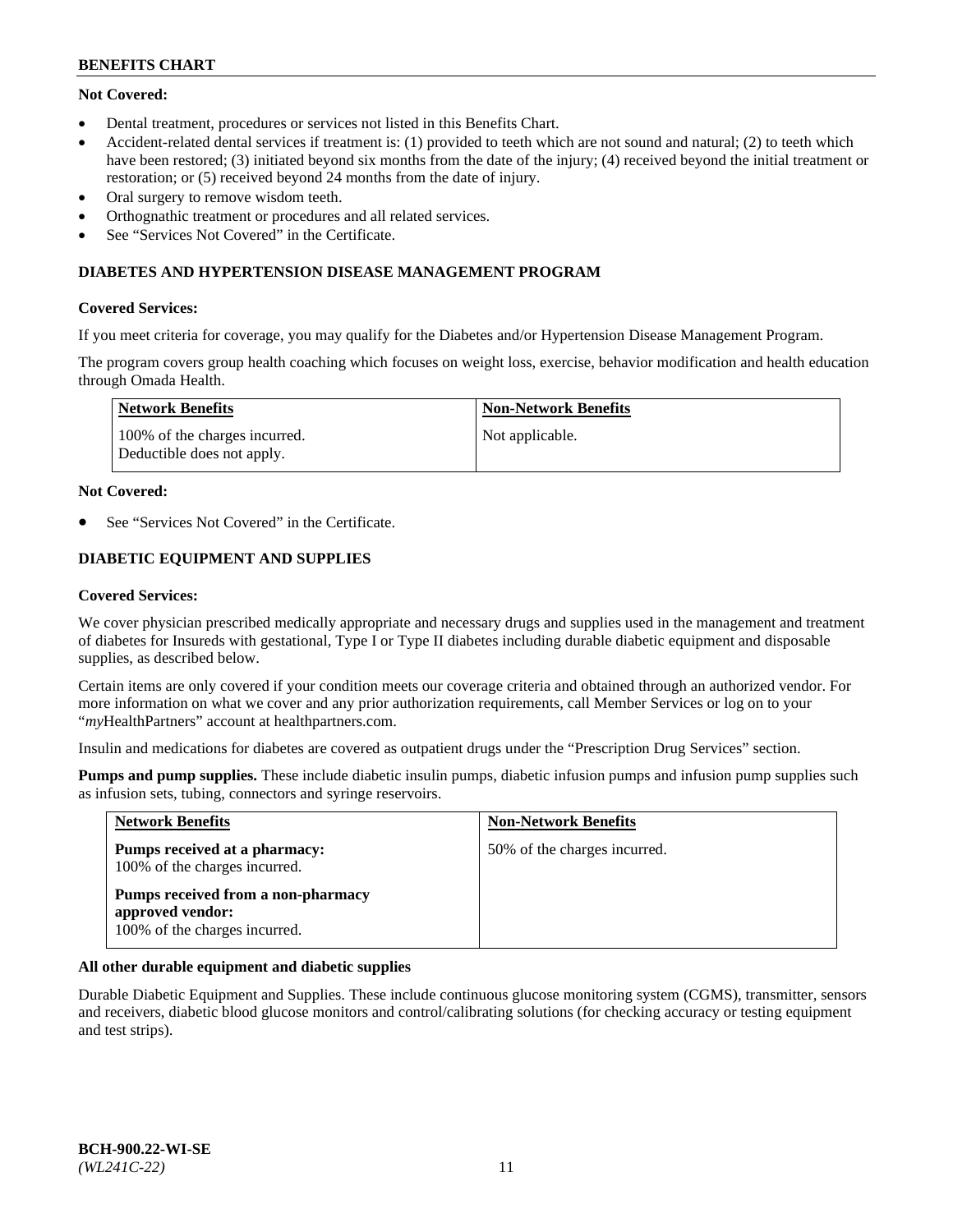Disposable Diabetic Supplies. These are one-time use supplies, including syringes, lancets, lancet devices, blood and urine ketone test strips, and needles.

Certain diabetic supplies and equipment must be purchased at a pharmacy.

| <b>Network Benefits</b>                                                                                                                                                                                                                                                                             | <b>Non-Network Benefits</b>  |
|-----------------------------------------------------------------------------------------------------------------------------------------------------------------------------------------------------------------------------------------------------------------------------------------------------|------------------------------|
| If received through a pharmacy:<br>Diabetic supplies on the Preventive Drug List:<br>100% of the charges incurred, subject to a<br>copayment of \$60.<br>Deductible does not apply.<br>All other diabetic supplies purchased at a pharmacy:<br>100% of the charges incurred.<br>Deductible applies. | 50% of the charges incurred. |
| If received through a non-pharmacy provider:<br>100% of the charges incurred if purchased from an<br>approved vendor.                                                                                                                                                                               |                              |

#### **Limitations:**

- No more than a 93-day supply of diabetic supplies are covered and dispensed at a time.
- We require that certain diabetic supplies and equipment be purchased at a pharmacy.
- Diabetic supplies and equipment are limited to certain models and brands.
- Durable medical equipment and supplies must be obtained from or repaired by approved vendors.
- Covered services and supplies are based on established medical policies which are subject to periodic review and modification by the medical directors. Our coverage policy for diabetic supplies includes information on our required models and brands. These medical policies (medical coverage criteria) are available by calling Member Services, or logging on to your "myHealthPartners" account at [healthpartners.com.](http://www.healthpartners.com/)

## **Not Covered:**

- Replacement or repair of any covered items, if the items are (i) damaged or destroyed by misuse, abuse or carelessness, (ii) lost; or (iii) stolen.
- Duplicate or similar items.
- Labor and related charges for repair of any covered items which are more than the cost of replacement by an approved vendor.
- Batteries for monitors and equipment.
- Sales tax, mailing, delivery charges, service call charges.
- See "Services Not Covered" in the Certificate.

## **DIAGNOSTIC IMAGING SERVICES**

#### **Covered Services:**

We cover diagnostic imaging, when ordered by a provider and provided in a clinic or outpatient hospital facility.

For Network Benefits, non-emergent, scheduled outpatient Magnetic Resonance Imaging (MRI) and Computed Tomography (CT) must be provided at a designated facility. Your physician or facility will obtain or verify prior authorization for these services, as needed.

We cover services provided in a clinic or outpatient hospital facility. To see the benefit level for inpatient hospital or skilled nursing facility services, see benefits under "Inpatient Hospital and Skilled Nursing Facility Services".

#### **Outpatient magnetic resonance imaging (MRI) and computed tomography (CT)**

| <b>Network Benefits</b>       | <b>Non-Network Benefits</b>  |
|-------------------------------|------------------------------|
| 100% of the charges incurred. | 50% of the charges incurred. |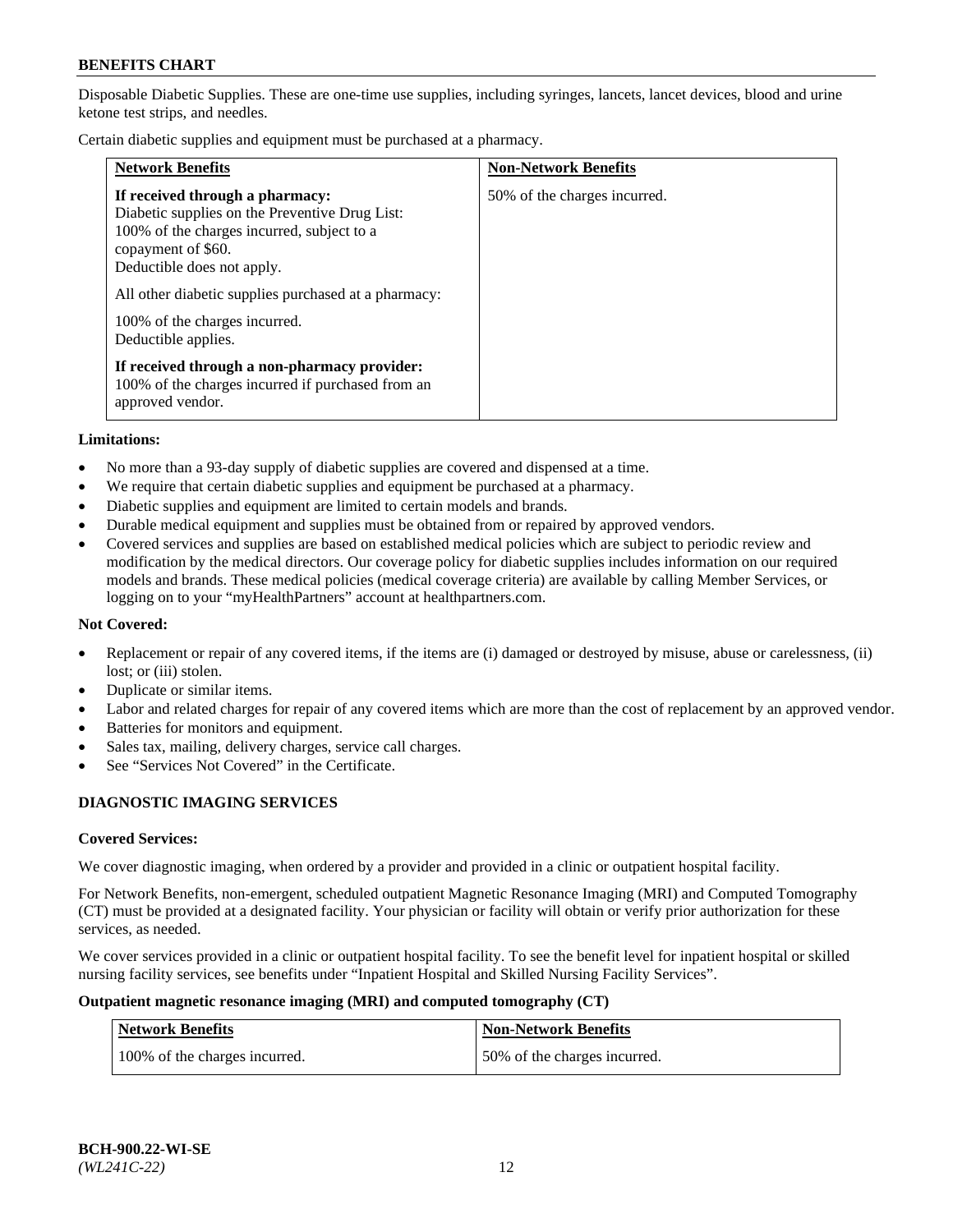## **All other outpatient diagnostic imaging services**

#### **Services for illness or injury**

| <b>Network Benefits</b>       | <b>Non-Network Benefits</b>  |
|-------------------------------|------------------------------|
| 100% of the charges incurred. | 50% of the charges incurred. |

## **Preventive services (MRI/CT procedures are not considered preventive)**

Diagnostic imaging services associated with preventive services are covered at the benefit level shown in the "Preventive Services" section of this Benefits Chart.

#### **Not Covered:**

See "Services Not Covered" in the Certificate.

## **DURABLE MEDICAL EQUIPMENT, PROSTHETICS, ORTHOTICS AND SUPPLIES**

### **Covered Services:**

We cover equipment and services, as described below.

We cover durable medical equipment and services, prosthetics, orthotics and supplies, subject to the limitations below, including certain disposable supplies and enteral feedings.

We cover external hearing aids, cochlear implants, and related treatment prescribed by a physician or by a licensed audiologist for Insureds under 18 years of age who have hearing loss.

We also cover basic hearing aids for Insureds age 18 or older for the correction of a hearing impairment.

Osseointegrated or bone-anchored hearing aids are only covered for Insureds who have hearing loss that is not correctable by any other procedure.

Hearing aids are limited to one basic, standard hearing aid for each ear every three years.

A basic hearing aid is defined as a hearing device that consists of a microphone, amplifier, volume control, battery and receiver, which is up to date using the latest technology. It does not include upgrades above and beyond the functionality of a basic hearing aid, including, but not limited to, hearing improvements for group settings, background noise, Bluetooth/remote control functionality, or extended warranties. Charges for upgrades above the cost of a basic, standard hearing aid are not covered.

Diabetic equipment and supplies are covered under the "Diabetic Equipment and Supplies" section.

## **Special dietary treatment for phenylketonuria (PKU) if it meets our medical coverage criteria**

| <b>Network Benefits</b>       | <b>Non-Network Benefits</b>  |
|-------------------------------|------------------------------|
| 100% of the charges incurred. | 50% of the charges incurred. |

#### **Oral amino acid based elemental formula if it meets our medical coverage criteria**

| <b>Network Benefits</b>       | <b>Non-Network Benefits</b>  |
|-------------------------------|------------------------------|
| 100% of the charges incurred. | 50% of the charges incurred. |

#### **All other durable medical equipment, prosthetics, orthotics and supplies**

| <b>Network Benefits</b>       | <b>Non-Network Benefits</b>  |
|-------------------------------|------------------------------|
| 100% of the charges incurred. | 50% of the charges incurred. |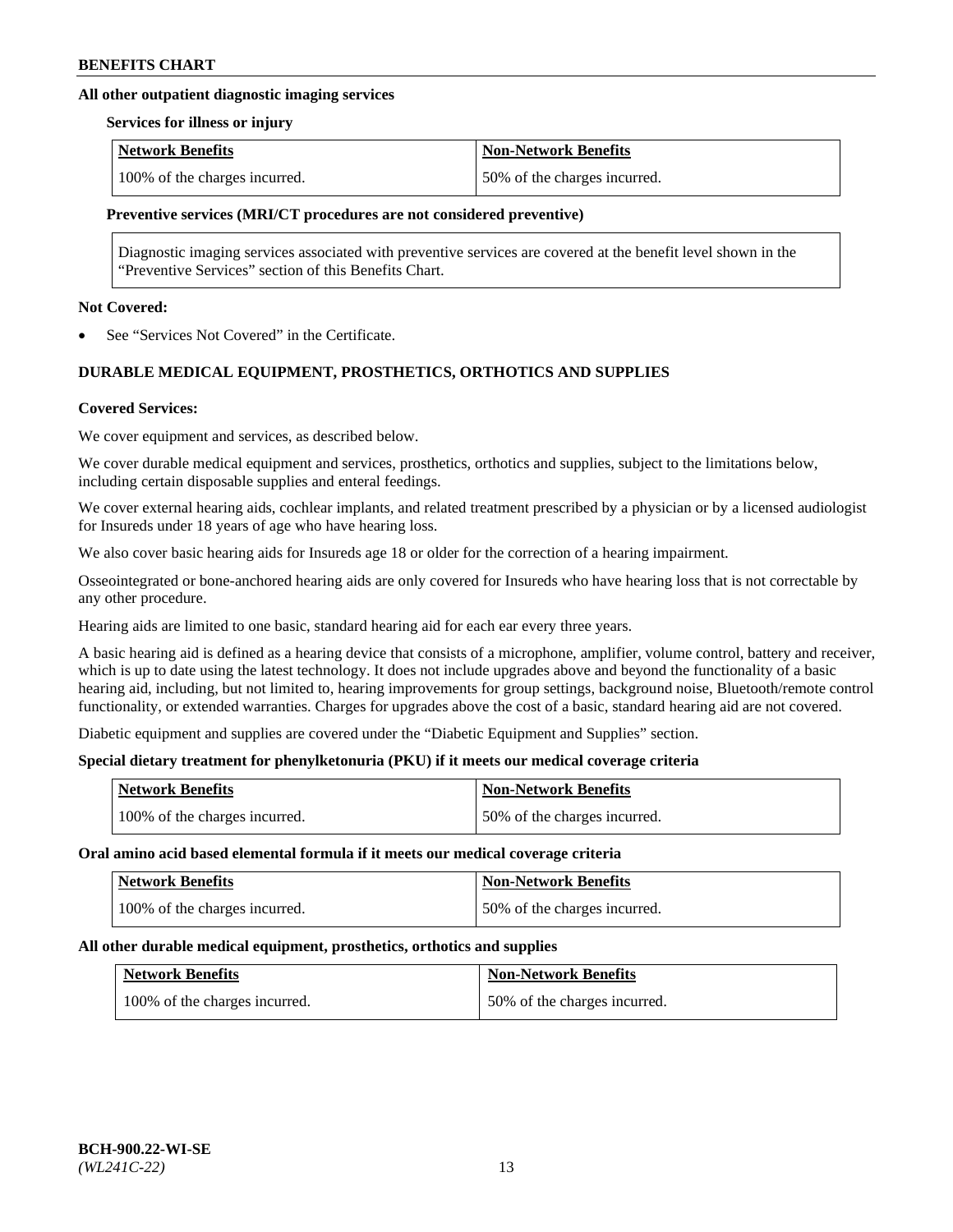## **Limitations:**

Coverage of durable medical equipment is limited by the following:

- Payment will not exceed the cost of an alternate piece of equipment or service that is effective and medically necessary.
- For prosthetic benefits, other than oral appliances for cleft lip and cleft palate, payment will not exceed the cost of an alternate piece of equipment or service that is effective, medically necessary and enables Insureds to conduct standard activities of daily living.
- We reserve the right to determine if an item will be approved for rental vs. purchase.
- Durable medical equipment and supplies must be obtained from or repaired by approved vendors.
- Covered services and supplies are based on established medical policies which are subject to periodic review and modification by the medical or dental directors. Our medical policy for diabetic supplies includes information on our required models and brands. These medical policies (medical coverage criteria) are available by calling Member Services, or logging on to your "*my*HealthPartners" account a[t healthpartners.com.](http://www.healthpartners.com/)

## **Not Covered:**

Items which are not eligible for coverage include, but are not limited to:

- Replacement or repair of any covered items, if the items are (i) damaged or destroyed by misuse, abuse or carelessness, (ii) lost; or (iii) stolen.
- Duplicate or similar items.
- Labor and related charges for repair of any covered items which are more than the cost of replacement by an approved vendor.
- Sales tax, mailing, delivery charges, service call charges.
- Items which are primarily educational in nature or for hygiene, vocation, comfort, convenience or recreation.
- Communication aids or devices: equipment to create, replace or augment communication abilities including, but not limited to, speech processors, receivers, communication boards, or computer or electronic assisted communication.
- Implantable and osseointegrated or bone-anchored hearing aids and their fitting, except as specifically described in this Benefits Chart. This exclusion does not apply to cochlear implants.
- Eyeglasses, contact lenses and their fitting, measurement and adjustment, except as specifically described in this Benefits Chart.
- Hair prostheses (wigs).
- Household equipment which primarily has customary uses other than medical, such as, but not limited to, exercise cycles, air purifiers, central or unit air conditioners, water purifiers, non-allergenic pillows, mattresses or waterbeds.
- Household fixtures including, but not limited to, escalators or elevators, ramps, swimming pools and saunas.
- Modifications to the structure of the home including, but not limited to, wiring, plumbing or charges for installation of equipment.
- Vehicle, car or van modifications including, but not limited to, hand brakes, hydraulic lifts and car carrier.
- Rental equipment while owned equipment is being repaired by non-contracted vendors, beyond one month rental of medically necessary equipment.
- Other equipment and supplies, including but not limited to assistive devices, that we determine are not eligible for coverage.
- See "Services Not Covered" in the Certificate.

## **EMERGENCY AND URGENTLY NEEDED CARE SERVICES**

## **Covered Services:**

We cover services for emergency care and urgently needed care if the services are otherwise eligible for coverage under the Certificate.

**Urgently needed care.** These are services to treat an unforeseen illness or injury that:

- are required in order to prevent a serious deterioration in your health; and
- cannot be delayed until the next available clinic or office hours.

| <b>Network Benefits</b>       | <b>Non-Network Benefits</b> |
|-------------------------------|-----------------------------|
| 100% of the charges incurred. | See Network Benefits.       |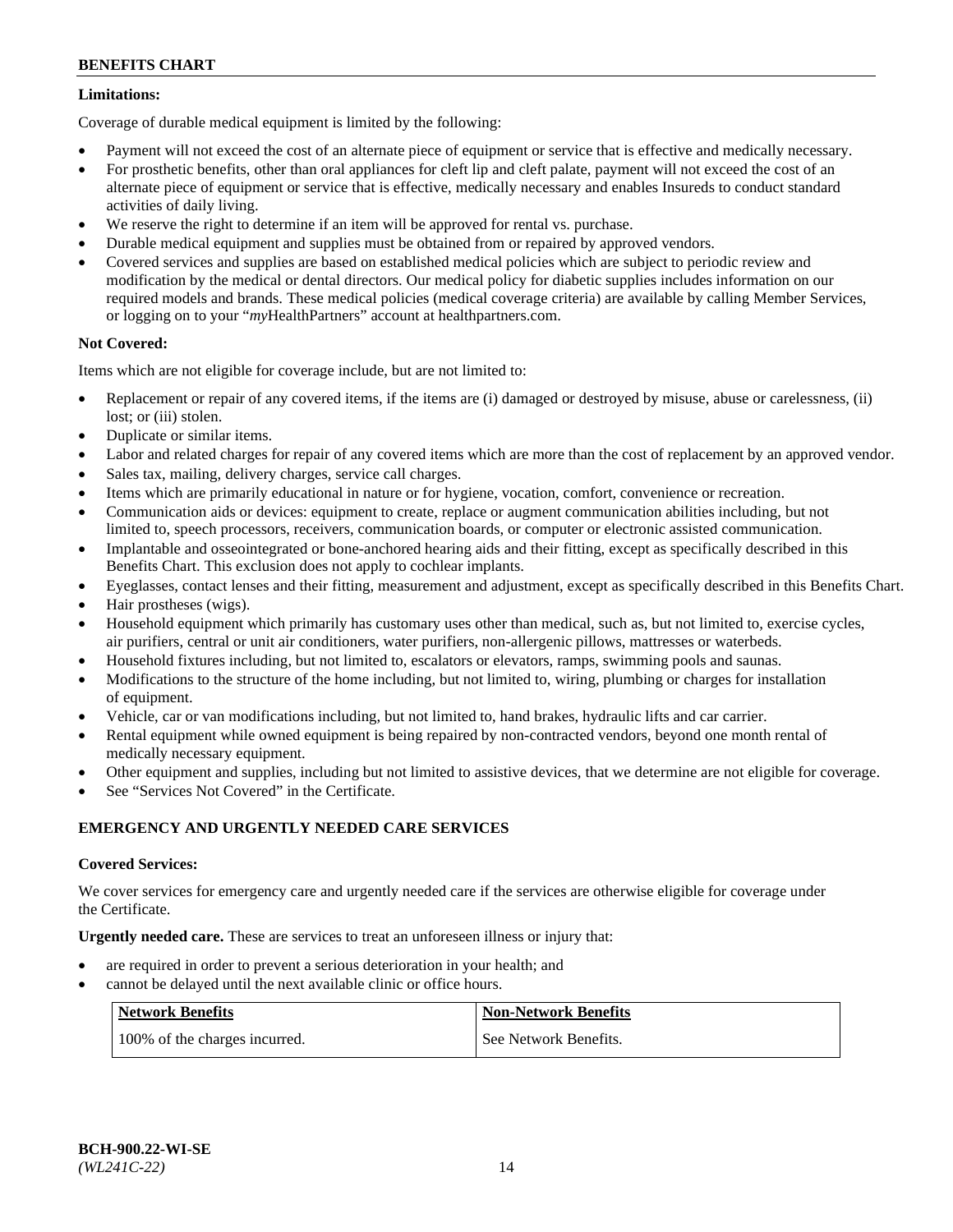**Emergency care.** These are services to treat:

- the sudden, unexpected onset of illness or injury which, if left untreated or unattended until the next available clinic or office hours, would result in hospitalization; or
- a condition requiring professional health services immediately necessary to preserve life or stabilize health.

Emergency care includes emergency services as defined in Division BB, Title I, Section 102 of the Consolidated Appropriations Act of 2021.

When reviewing claims for coverage of emergency services, our medical director will take into consideration a reasonable layperson's belief that the circumstances required immediate medical care that could not wait until the next working day or next available clinic appointment.

### **Emergency care in a hospital emergency room, including professional services of a physician**

| <b>Network Benefits</b>       | <b>Non-Network Benefits</b> |
|-------------------------------|-----------------------------|
| 100% of the charges incurred. | See Network Benefits.       |

### **Inpatient emergency care in a hospital**

| <b>Network Benefits</b>       | <b>Non-Network Benefits</b> |
|-------------------------------|-----------------------------|
| 100% of the charges incurred. | See Network Benefits.       |

### **Not Covered:**

See "Services Not Covered" in the Certificate.

## **GENE THERAPY**

### **Covered Services:**

We cover gene therapy treatment if it meets our medical coverage criteria.

| <b>Network Benefits</b>                                                                                                                                                                                 | <b>Non-Network Benefits</b> |
|---------------------------------------------------------------------------------------------------------------------------------------------------------------------------------------------------------|-----------------------------|
| Coverage level is same as corresponding Network<br>Benefits, depending on type of service provided such as<br>Office Visits for Illness or Injury, Inpatient or<br><b>Outpatient Hospital Services.</b> | No coverage.                |

## **Limitations:**

- Gene therapy must be provided by a designated provider.
- Specific types of gene therapy are limited to therapies and conditions specified in our medical coverage criteria.

## **Not Covered:**

See "Services Not Covered" in the Certificate.

## **HEALTH EDUCATION**

#### **Covered Services:**

We cover education for preventive services and education for the management of chronic health problems (such as diabetes).

| <b>Network Benefits</b>                                     | <b>Non-Network Benefits</b>  |
|-------------------------------------------------------------|------------------------------|
| 100% of the charges incurred.<br>Deductible does not apply. | 50% of the charges incurred. |

## **Not Covered:**

See "Services Not Covered" in the Certificate.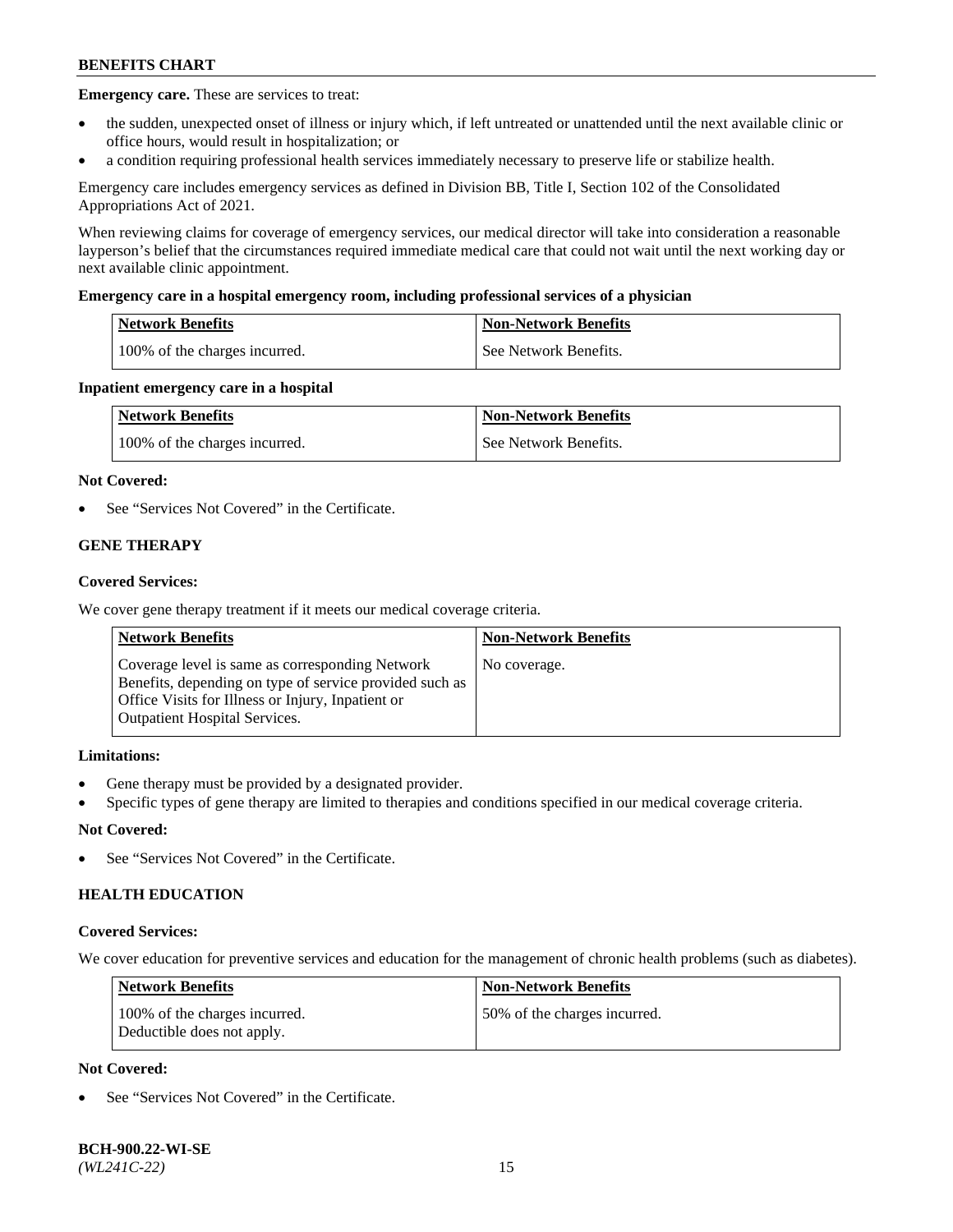## **HOME-BASED COMPREHENSIVE HEALTH RISK ASSESSMENT**

### **Covered Services:**

If you meet our criteria for coverage, you may qualify for our home-based comprehensive health risk assessment program. The program covers a health assessment with a designated nurse practitioner.

| Network Benefits                                            | <b>Non-Network Benefits</b> |
|-------------------------------------------------------------|-----------------------------|
| 100% of the charges incurred.<br>Deductible does not apply. | No coverage.                |

### **Not Covered:**

See "Services Not Covered" in the Certificate.

## **HOME HEALTH SERVICES**

### **Covered Services:**

We cover skilled nursing services, physical therapy, occupational therapy, speech therapy, respiratory therapy and other therapeutic services, non-routine prenatal and postnatal services, routine postnatal well child visits as described in our medical coverage criteria, phototherapy services for newborns, home health aide services and other eligible home health services when provided in your home, if you are homebound (i.e., unable to leave home without considerable effort due to a medical condition). Lack of transportation does not constitute homebound status. For phototherapy services for newborns and high risk prenatal services, supplies and equipment are included.

We cover total parenteral nutrition/intravenous ("TPN/IV") therapy, equipment, supplies and drugs in connection with IV therapy. IV line care kits are covered under Durable Medical Equipment.

We cover palliative care benefits. Palliative care includes symptom management, education and establishing goals of care. We waive the requirement that you be homebound for a limited number of home visits for palliative care (as shown in this Benefits Chart), if you have a life-threatening, non-curable condition which has a prognosis of survival of two years or less. Additional palliative care visits are eligible under the home health services benefit if you are homebound and meet all other requirements defined in this section.

You do not need to be homebound to receive total parenteral nutrition/intravenous ("TPN/IV") therapy.

Home health services are eligible and covered only when:

- medically necessary; and
- provided as rehabilitative care, terminal care or maternity care; and
- ordered by a physician, and included in the written home care plan.

## **Physical therapy, occupational therapy, speech therapy, respiratory therapy, home health aide services and palliative care**

| Network Benefits              | <b>Non-Network Benefits</b>  |
|-------------------------------|------------------------------|
| 100% of the charges incurred. | 50% of the charges incurred. |

**TPN/IV therapy, skilled nursing services, non-routine prenatal/postnatal services, and phototherapy**

| <b>Network Benefits</b>       | Non-Network Benefits         |
|-------------------------------|------------------------------|
| 100% of the charges incurred. | 50% of the charges incurred. |

Each 24-hour visit (or shifts up to 24-hour visits) equals one visit and counts toward the Maximum visits for all other services shown below. Any visit that lasts less than 24 hours regardless of the length of the visit, will count as one visit toward the Maximum visits for all other services shown below. All visits must be medically necessary and benefit eligible.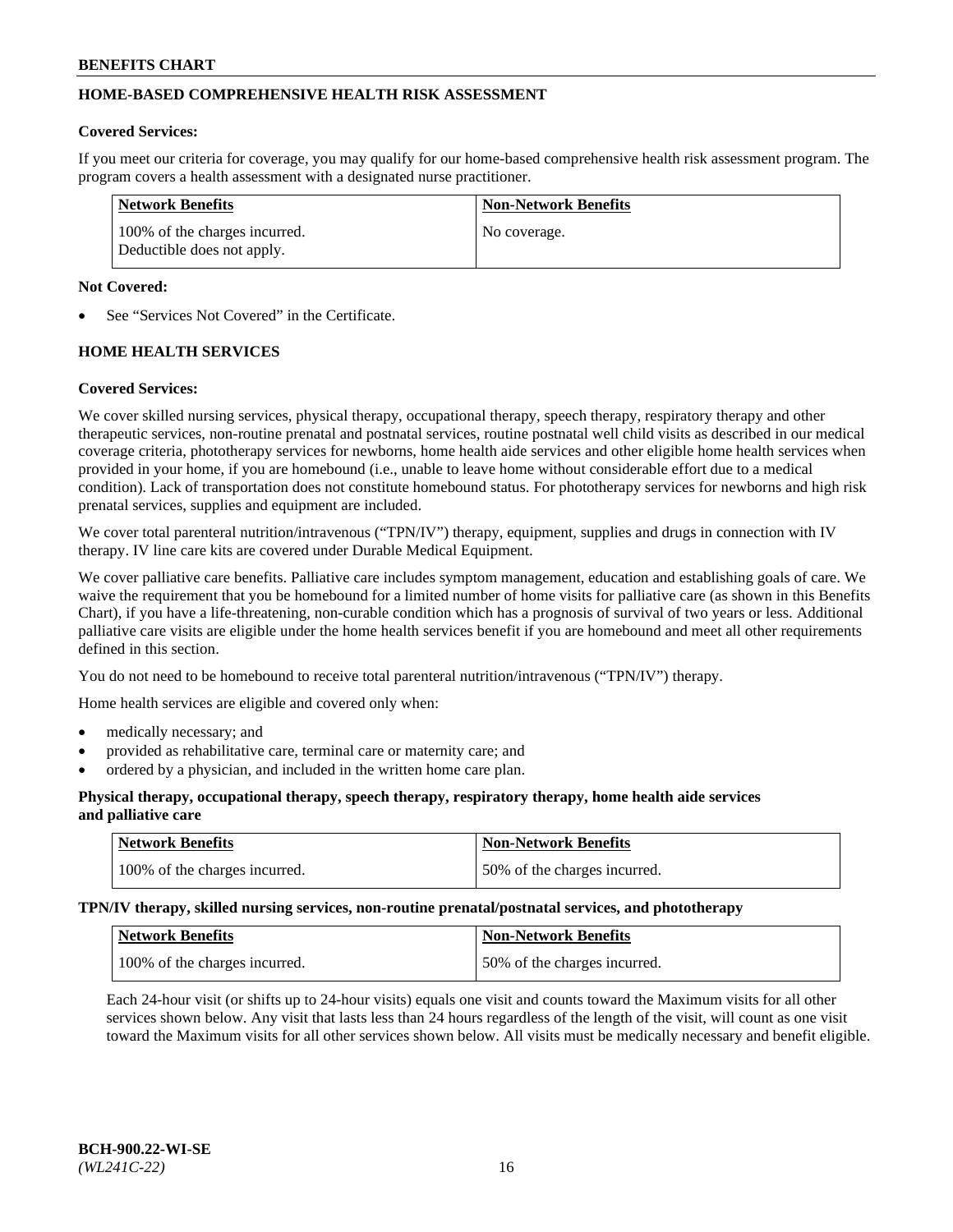## **Routine postnatal well child visit**

| <b>Network Benefits</b>                                     | <b>Non-Network Benefits</b>  |
|-------------------------------------------------------------|------------------------------|
| 100% of the charges incurred.<br>Deductible does not apply. | 50% of the charges incurred. |

#### **Maximum visits for palliative care**

If you are eligible to receive palliative care in the home and you are not homebound, there is a maximum of 12 visits per calendar year.

#### **Maximum visits for all services other than palliative care**

| Network Benefits             | <b>Non-Network Benefits</b>  |
|------------------------------|------------------------------|
| 60 visits per calendar year. | 30 visits per calendar year. |

Each visit provided under the Network Benefits and Non-Network Benefits counts toward the maximums shown under both Maximum visits sections. The routine postnatal well child visits do not count toward the visit limit.

#### **Limitations:**

- Home health services are not provided as a substitute for a primary caregiver in the home or as relief (respite) for a primary caregiver in the home. We will not reimburse family members or residents in your home for the above services.
- A service shall not be considered a skilled nursing service merely because it is performed by, or under the direct supervision of, a licensed nurse. Where a service (such as tracheotomy suctioning or ventilator monitoring) or like services, can be safely and effectively performed by a non-medical person (or self-administered), without the direct supervision of a licensed nurse, the service shall not be regarded as a skilled nursing service, whether or not a skilled nurse actually provides the service. The unavailability of a competent person to provide a non-skilled service shall not make it a skilled service when a skilled nurse provides it. Only the skilled nursing component of so-called "blended" services (i.e. services which include skilled and non-skilled components) are covered under this Benefits Chart.

## **Not Covered:**

- Financial or legal counseling services.
- Housekeeping or meal services in your home.
- Private duty nursing services.
- Services provided by a family member or enrollee, or a resident in the enrollee's home.
- Vocational rehabilitation and recreational or educational therapy. Recreation therapy is therapy provided solely for the purpose of recreation, including, but not limited to: (a) requests for physical therapy or occupational therapy to improve athletic ability, and (b) braces or guards to prevent sports injuries.
- See "Services Not Covered" in the Certificate.

## **HOME HOSPICE SERVICES**

#### **Applicable Definitions:**

**Part-time.** This is up to two hours of service per day, more than two hours is considered continuous care.

**Continuous Care.** This is from two to twelve hours of service per day provided by a registered nurse, licensed practical nurse, or home health aide, during a period of crisis in order to maintain a terminally ill patient at home.

**Appropriate Facility.** This is a nursing home, hospice residence, or other inpatient facility.

**Custodial Care Related to Hospice Services.** This means providing assistance in the activities of daily living and the care needed by a terminally ill patient which can be provided by primary caregiver (i.e., family member or friend) who is responsible for the patient's home care.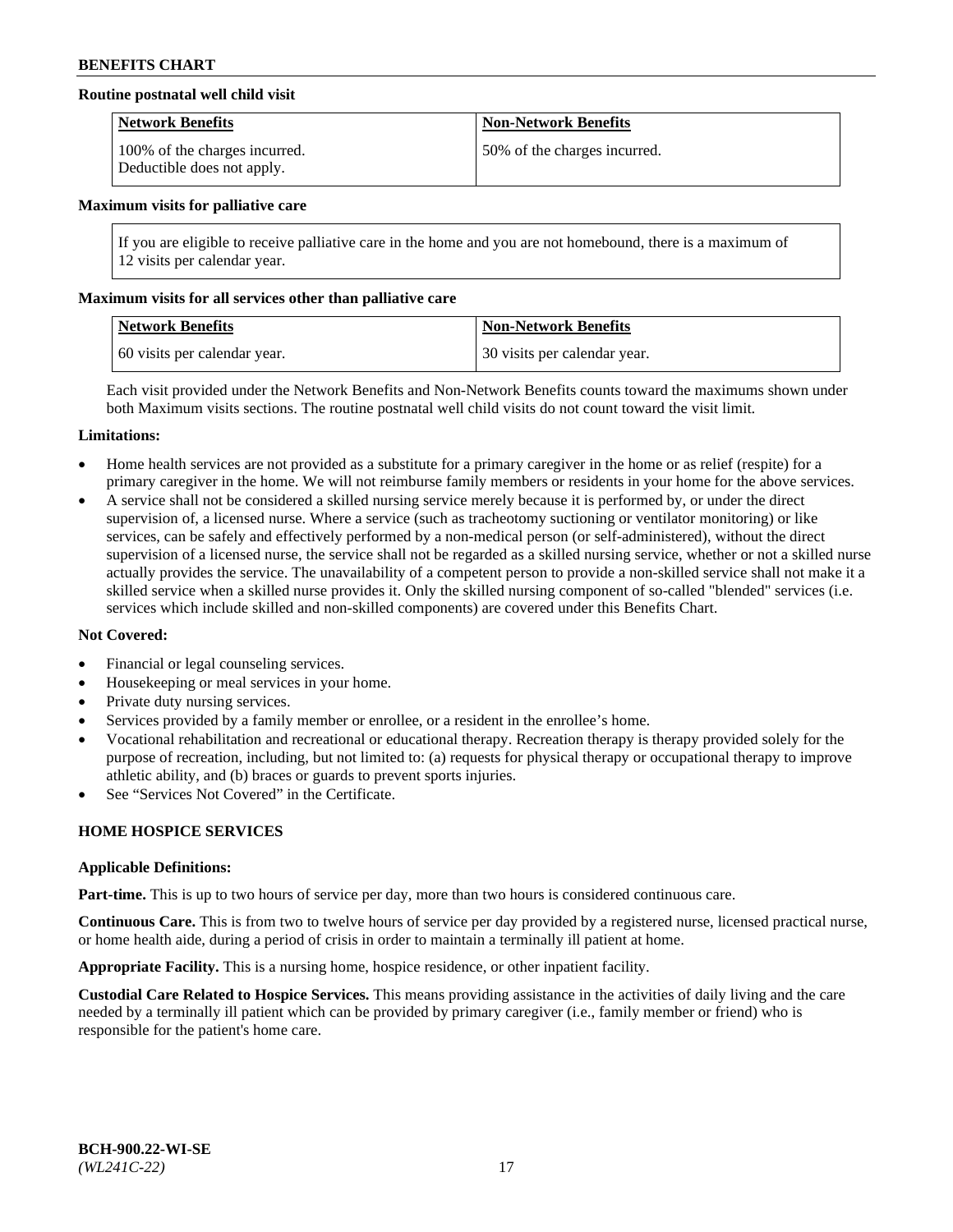## **Covered Services:**

**Home hospice program.** We cover the services described below if you are terminally ill and accepted as a home hospice program participant. You must meet the eligibility requirements of the program, and elect to receive services through the home hospice program. The services will be provided in your home, with inpatient care available when medically necessary as described below. If you elect to receive hospice services, you do so in lieu of curative treatment for your terminal illness for the period you are enrolled in the home hospice program.

**Eligibility:** In order to be eligible to be enrolled in the home hospice program, you must: (1) be a terminally ill patient (prognosis of six months or less); (2) have chosen a palliative treatment focus (i.e., emphasizing comfort and supportive services rather than treatment attempting to cure the disease or condition); and (3) continue to meet the terminally ill prognosis as reviewed by our medical director or his or her designee over the course of care. You may withdraw from the home hospice program at any time.

**Eligible services:** Hospice services include the following services provided in accordance with an approved hospice treatment plan.

- Home health services:
	- o Part-time care provided in your home by an interdisciplinary hospice team (which may include a physician, nurse, social worker, and spiritual counselor) and medically necessary home health services are covered.
	- o One or more periods of continuous care in your home or in a setting which provides day care for pain or symptom management, when medically necessary, will be covered.
- Inpatient services: We cover medically necessary inpatient services.
- Other services:
	- o Respite care is covered for care in your home or in an appropriate facility, to give your primary caregivers (i.e., family members or friends) rest and/or relief when necessary in order to maintain a terminally ill patient at home.
	- o Medically necessary medications for pain and symptom management.
	- o Semi-electric hospital beds and other durable medical equipment are covered.
	- Emergency and non-emergency care is covered.

| Network Benefits              | <b>Non-Network Benefits</b>  |
|-------------------------------|------------------------------|
| 100% of the charges incurred. | 50% of the charges incurred. |

Respite care is limited to 5 days per episode, and respite care and continuous care combined are limited to 30 days.

## **Not Covered:**

- Financial or legal counseling services.
- Housekeeping or meal services in your home.
- Custodial or maintenance care related to hospice services, whether provided in the home or in a nursing home.
- Any service not specifically described as covered services under this home hospice services benefits.
- Any services provided by members of your family or residents in your home.
- See "Services Not Covered" in the Certificate.

## **HOSPITAL AND SKILLED NURSING FACILITY SERVICES**

#### **Covered Services:**

We cover services as described below.

#### **Medical or surgical hospital services**

**Inpatient hospital services:** We cover the following medical or surgical services, for the treatment of acute illness or injury, which require the level of care only provided in an acute care facility. These services must be authorized by a physician.

Inpatient hospital services include: room and board; the use of operating or maternity delivery rooms; intensive care facilities; newborn nursery facilities; general nursing care, anesthesia, laboratory and diagnostic imaging services, radiation therapy, physical therapy, prescription drugs or other medications administered during treatment, blood and blood products (unless replaced), and blood derivatives, and other diagnostic or treatment related hospital services; physician and other professional medical and surgical services provided while in the hospital, including gender confirmation surgery that meets medical coverage criteria.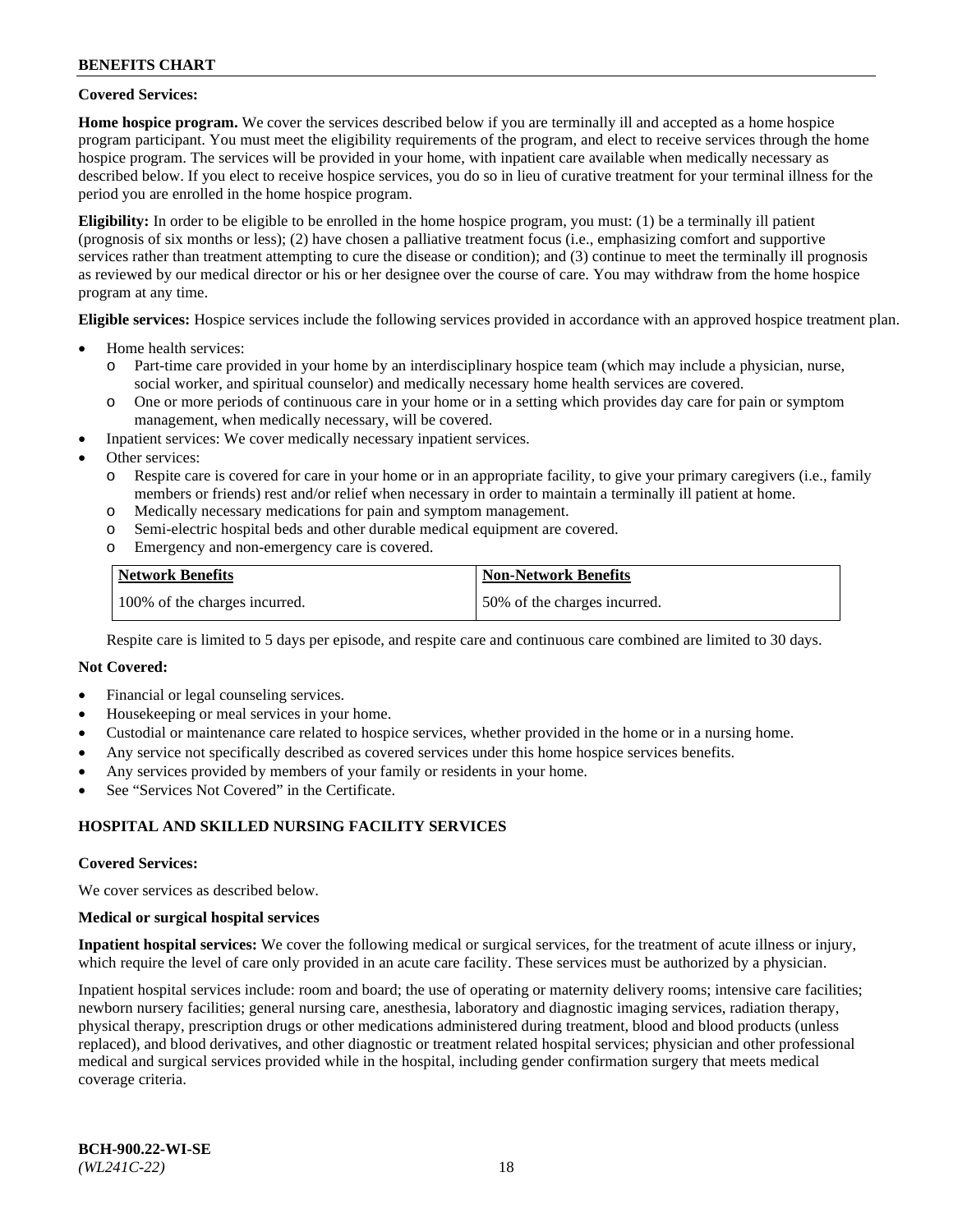We cover, following a vaginal delivery, a minimum of 48 hours of inpatient care for the mother and newborn child. We cover, following a caesarean section delivery, a minimum of 96 hours of inpatient care for the mother and newborn child.

Group health plans and health insurance issuers generally may not, under Federal law, restrict benefits for any hospital length of stay in connection with childbirth for the mother of newborn child to less than 48 hours following a vaginal delivery, or less than 96 hours following a caesarean section. However, Federal law generally does not prohibit the mother's or newborn's attending provider, after consulting with the mother, from discharging the mother or her newborn earlier than 48 hours (or 96 hours as applicable). In any case plans and issuers may not, under Federal law, require that a provider obtain authorization from the plan or the insurance issuer for prescribing a length of stay not in excess of 48 hours (or 96 hours).

| <b>Network Benefits</b>       | <b>Non-Network Benefits</b>  |
|-------------------------------|------------------------------|
| 100% of the charges incurred. | 50% of the charges incurred. |

Each Insured's admission or confinement, including that of a newborn child, is separate and distinct from the admission or confinement of any other Insured.

**Outpatient hospital, ambulatory care or surgical facility services:** We cover the following medical and surgical services, for diagnosis or treatment of illness or injury on an outpatient basis. These services must be authorized by a physician.

Outpatient services include: use of operating rooms, maternity delivery rooms or other outpatient departments, rooms or facilities; and the following outpatient services: general nursing care, anesthesia, laboratory and diagnostic imaging services, radiation therapy, physical therapy, drugs administered during treatment, blood and blood products (unless replaced), and blood derivatives, and other diagnostic or treatment related outpatient services; physician and other professional medical and surgical services provided while an outpatient, including colonoscopies (starting at age 50, or under age 50 for people at high risk of colorectal cancer), and gender confirmation surgery that meets medical coverage criteria.

For Network Benefits, non-emergent, scheduled outpatient Magnetic Resonance Imaging (MRI) and Computed Tomography (CT) must be provided at a designated facility. Your physician or facility will obtain or verify prior authorization for these services, as needed.

To see the benefit level for diagnostic imaging services, laboratory services and physical therapy, see benefits under Diagnostic Imaging Services, Laboratory Services and Physical Therapy in this Benefits Chart.

| <b>Network Benefits</b>       | <b>Non-Network Benefits</b>  |
|-------------------------------|------------------------------|
| 100% of the charges incurred. | 50% of the charges incurred. |

## **Skilled nursing facility care:**

We cover room and board, daily skilled nursing and related ancillary services for post-acute treatment and rehabilitative care of illness or injury that meets medical coverage criteria. Rehabilitation services are limited to services where significant measurable progress is expected to occur within a reasonable period of time.

| Network Benefits                             | <b>Non-Network Benefits</b>                  |
|----------------------------------------------|----------------------------------------------|
| 100% of the charges incurred.                | 50% of the charges incurred.                 |
| Limited to a 30-day maximum per confinement. | Limited to a 30-day maximum per confinement. |

Each day of services provided under the Network Benefits and Non-Network Benefits, combined, applies toward the maximum shown above.

## **Not Covered:**

- Services for items for personal convenience, such as television rental, are not covered.
- See "Services Not Covered" in the Certificate.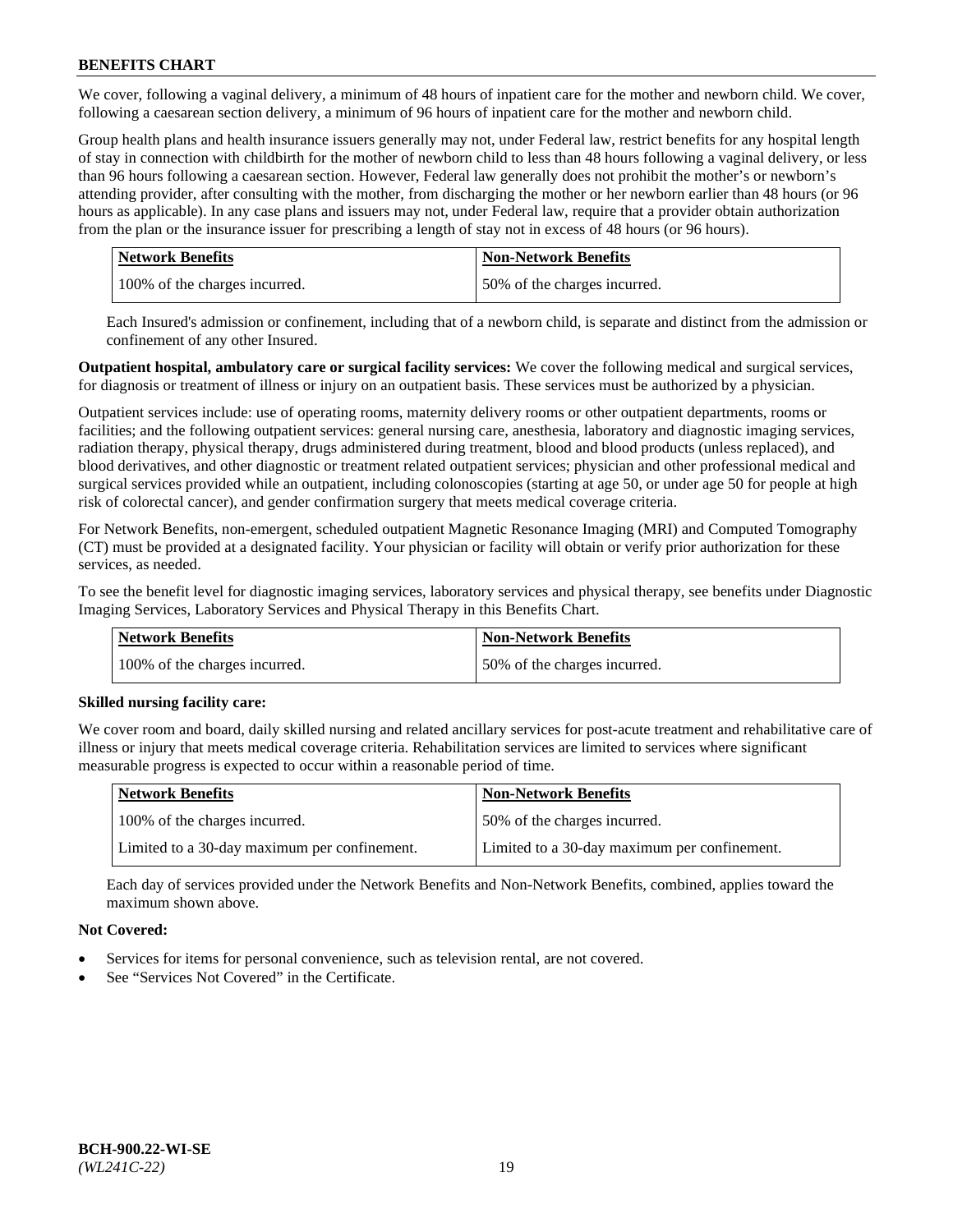# **INFERTILITY DIAGNOSIS**

## **Covered Services:**

We cover the diagnosis of infertility. These services include diagnostic procedures and tests provided in connection with an infertility evaluation, office visits and consultations to diagnose infertility.

| <b>Network Benefits</b>       | <b>Non-Network Benefits</b>  |
|-------------------------------|------------------------------|
| 100% of the charges incurred. | 50% of the charges incurred. |

Coverage is limited to office visits and consultations to diagnose infertility. Treatment is not covered.

## **Not Covered:**

- Infertility/fertility treatment, including, but not limited to, office visits, laboratory services, diagnostic imaging services and fertility drugs; reversal of sterilization; and sperm, ova or embryo acquisition, retrieval or storage; however, we cover office visits and consultations to diagnose infertility.
- Services related to the establishment of surrogate pregnancy and fees for a surrogate. However, pregnancy and maternity services are covered for an Insured under this Benefits Chart, including a surrogate pregnancy.
- See "Services Not Covered" in the Certificate.

# **LABORATORY SERVICES**

## **Covered Services:**

We cover laboratory tests when ordered by a provider and provided in a clinic or outpatient hospital facility. This includes blood tests to detect lead exposure in children between the ages of 6 months and 72 months.

To see the benefit level for inpatient hospital or skilled nursing facility services, see benefits under "Inpatient Hospital and Skilled Nursing Facility Services" in this Benefits Chart.

## **Prostate-specific antigen (PSA) testing**

| <b>Network Benefits</b>       | <b>Non-Network Benefits</b>  |
|-------------------------------|------------------------------|
| 100% of the charges incurred. | 50% of the charges incurred. |

## **All other laboratory services**

**Services for illness or injury**

| <b>Network Benefits</b>       | <b>Non-Network Benefits</b>  |
|-------------------------------|------------------------------|
| 100% of the charges incurred. | 50% of the charges incurred. |

## **Preventive services**

Laboratory services associated with preventive services are covered at the benefit level shown in the "Preventive Services" section of this Benefits Chart.

## **Not Covered:**

See "Services Not Covered" in the Certificate.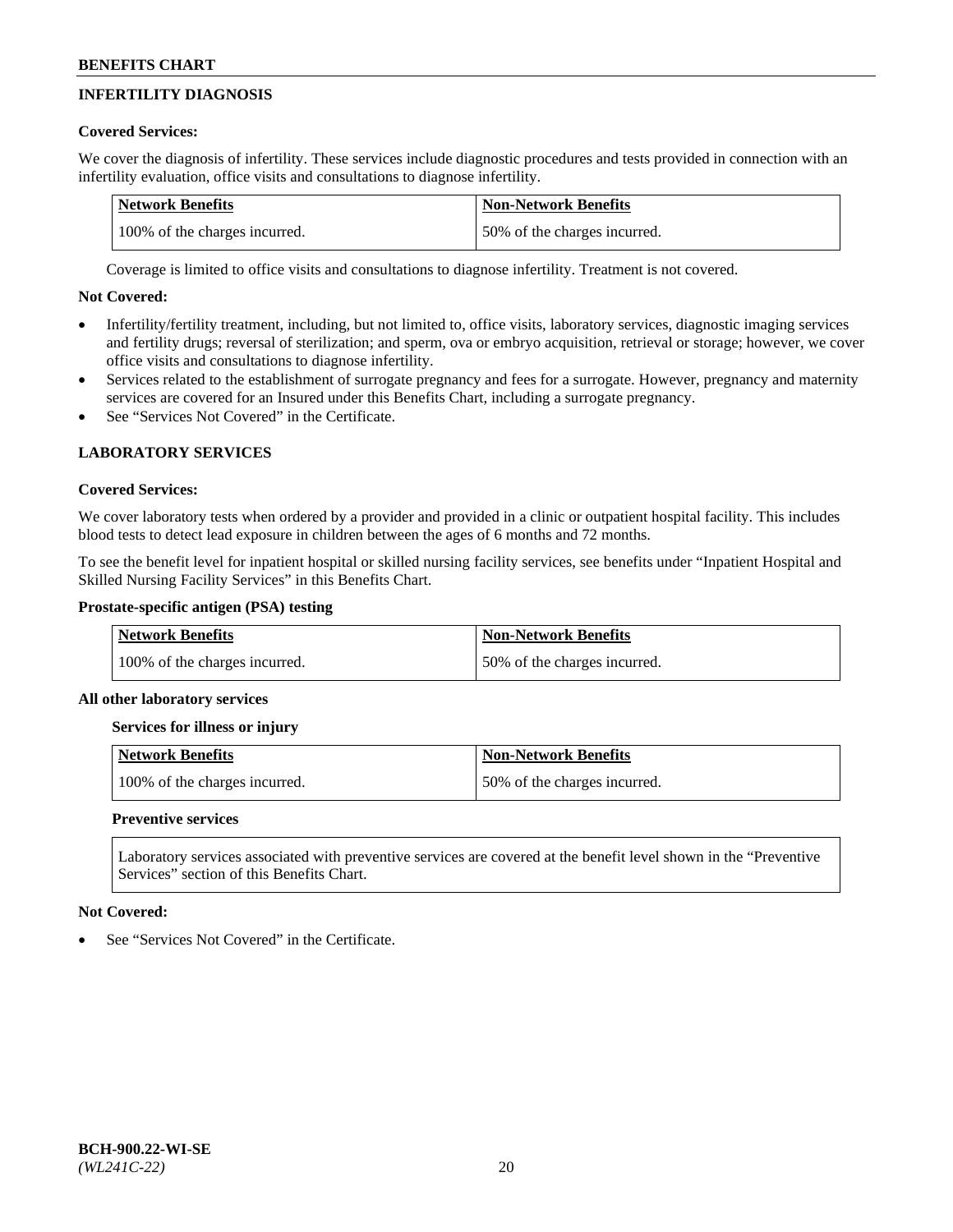# **MASTECTOMY RECONSTRUCTION BENEFIT**

## **Covered Services:**

We cover reconstruction of the breast on which the mastectomy has been performed; surgery and reconstruction of the other breast to produce symmetrical appearance, and prostheses and physical complications of all stages of mastectomy, including lymphedemas.

| <b>Network Benefits</b>                               | <b>Non-Network Benefits</b>                           |
|-------------------------------------------------------|-------------------------------------------------------|
| Coverage level is same as corresponding Network       | Coverage level is same as corresponding Non-Network   |
| Benefits, depending on type of service provided, such | Benefits, depending on type of service provided, such |
| as Office Visits for Illness or Injury, Inpatient or  | as Office Visits for Illness or Injury, Inpatient or  |
| <b>Outpatient Hospital Services.</b>                  | <b>Outpatient Hospital Services.</b>                  |

### **Not Covered:**

See "Services Not Covered" in the Certificate.

## **MEDICATION THERAPY DISEASE MANAGEMENT PROGRAM**

### **Covered Services:**

If you meet our criteria for coverage, you may qualify for our Medication Therapy Disease Management Program.

The program covers consultations with a designated Network pharmacist.

Covered services are based on established medical policies, which are subject to periodic review and modification by the medical directors. These medical policies (medical coverage criteria) are available by calling Member Services, or logging on to your "*my*HealthPartners" account at [healthpartners.com.](http://www.healthpartners.com/)

| Network Benefits                                            | <b>Non-Network Benefits</b> |
|-------------------------------------------------------------|-----------------------------|
| 100% of the charges incurred.<br>Deductible does not apply. | No coverage.                |

## **Not Covered:**

See "Services Not Covered" in the Certificate.

## **OFFICE VISITS FOR ILLNESS OR INJURY**

#### **Covered Services:**

We cover the following when medically necessary: professional medical and surgical services and related supplies, including biofeedback, of physicians and other health care providers; blood and blood products (unless replaced) and blood derivatives.

We cover diagnosis and treatment of illness or injury to the eyes. Where contact or eye glass lenses are prescribed as medically necessary for the post-operative treatment of cataracts or for the treatment of aphakia, acute or chronic corneal pathology, or keratoconus, we cover the initial evaluation, lenses and fitting. Insureds must pay for lens replacement beyond the initial pair.

Services received via video, E-visit or telephone are covered under the "Telehealth/Telemedicine Services" section.

#### **Office visits**

| <b>Network Benefits</b>       | <b>Non-Network Benefits</b>  |
|-------------------------------|------------------------------|
| 100% of the charges incurred. | 50% of the charges incurred. |

**Convenience clinics**

| <b>Network Benefits</b>       | <b>Non-Network Benefits</b>   |
|-------------------------------|-------------------------------|
| 100% of the charges incurred. | 150% of the charges incurred. |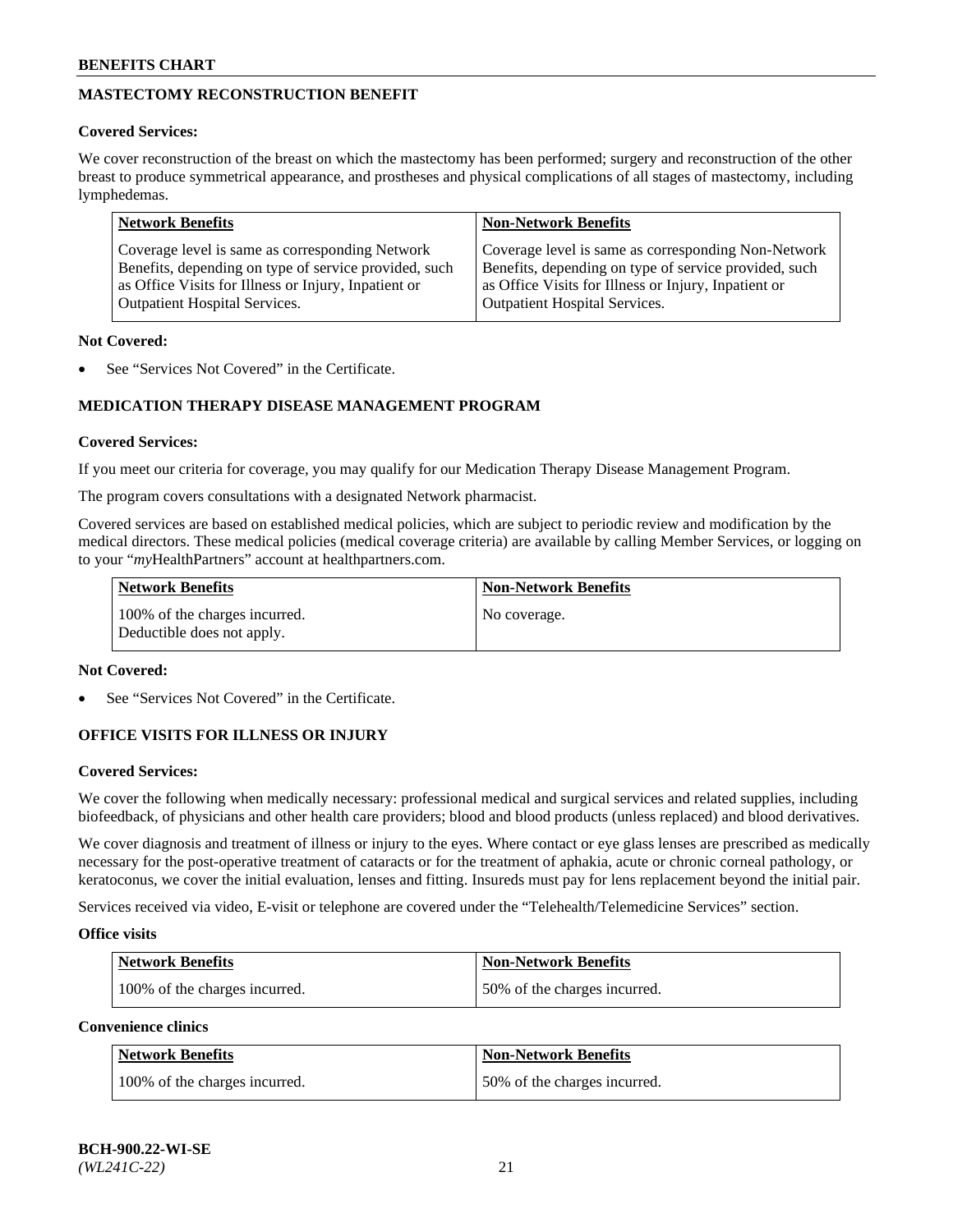## **Injections administered in a physician's office, other than immunizations**

#### **Allergy injections**

| Network Benefits              | Non-Network Benefits         |
|-------------------------------|------------------------------|
| 100% of the charges incurred. | 50% of the charges incurred. |

#### **All other injections**

| <b>Network Benefits</b>       | <b>Non-Network Benefits</b>  |
|-------------------------------|------------------------------|
| 100% of the charges incurred. | 50% of the charges incurred. |

### **Not Covered:**

- Court ordered treatment, except as described in this Benefits Chart. Any resulting court ordered treatment for mental health services will be subject to the Certificate's requirement for medical necessity.
- See "Services Not Covered" in the Certificate.

## **PEDIATRIC EYEWEAR**

## **Covered Services:**

We cover pediatric eyewear for children.

Routine eye exams are covered under the "Preventive Services" section.

| Network Benefits              | <b>Non-Network Benefits</b> |
|-------------------------------|-----------------------------|
| 100% of the charges incurred. | No coverage.                |

## **Limitations:**

- Coverage under this provision will continue until the end of the month in which the child turns age 19.
- Limited to one of the following per calendar year:
	- o one pair of eyeglasses including one set of prescription lenses, frames from our designated eyewear collection and anti-scratch coating; or
	- o one pair of non-disposable contact lenses; or
	- o a one-year supply of disposable contact lenses.
- Contact lens fittings are limited to two per calendar year.

## **Not Covered:**

- Frames that are not included in our designated eyewear collection. However, one pair of lenses will be covered if an Insured chooses frames outside our designated eyewear collection.
- More than one pair of lenses or frames or non-disposable contacts per calendar year, regardless of the reason. This includes replacement of eyeglasses or contact lenses due to loss, breakage, theft, or change in prescription.
- Safety glasses or goggles for sports or vocational reasons.
- Upgrades including, but not limited to, UV protection and no-line multifocal lenses.
- See "Services Not Covered" in the Certificate.

## **PHYSICAL THERAPY, OCCUPATIONAL THERAPY, SPEECH THERAPY AND OTHER SPECIFIED THERAPIES**

## **Covered Services:**

We cover the following physical therapy, occupational therapy and speech therapy services:

- Medically necessary rehabilitative care to correct the effects of illness or injury.
- Habilitative care rendered for congenital, developmental or medical conditions which have significantly limited the successful initiation of normal speech and normal motor development.

Massage therapy which is performed in conjunction with other treatment/modalities by a physical or occupational therapist is part of a prescribed treatment plan and is not billed separately is covered.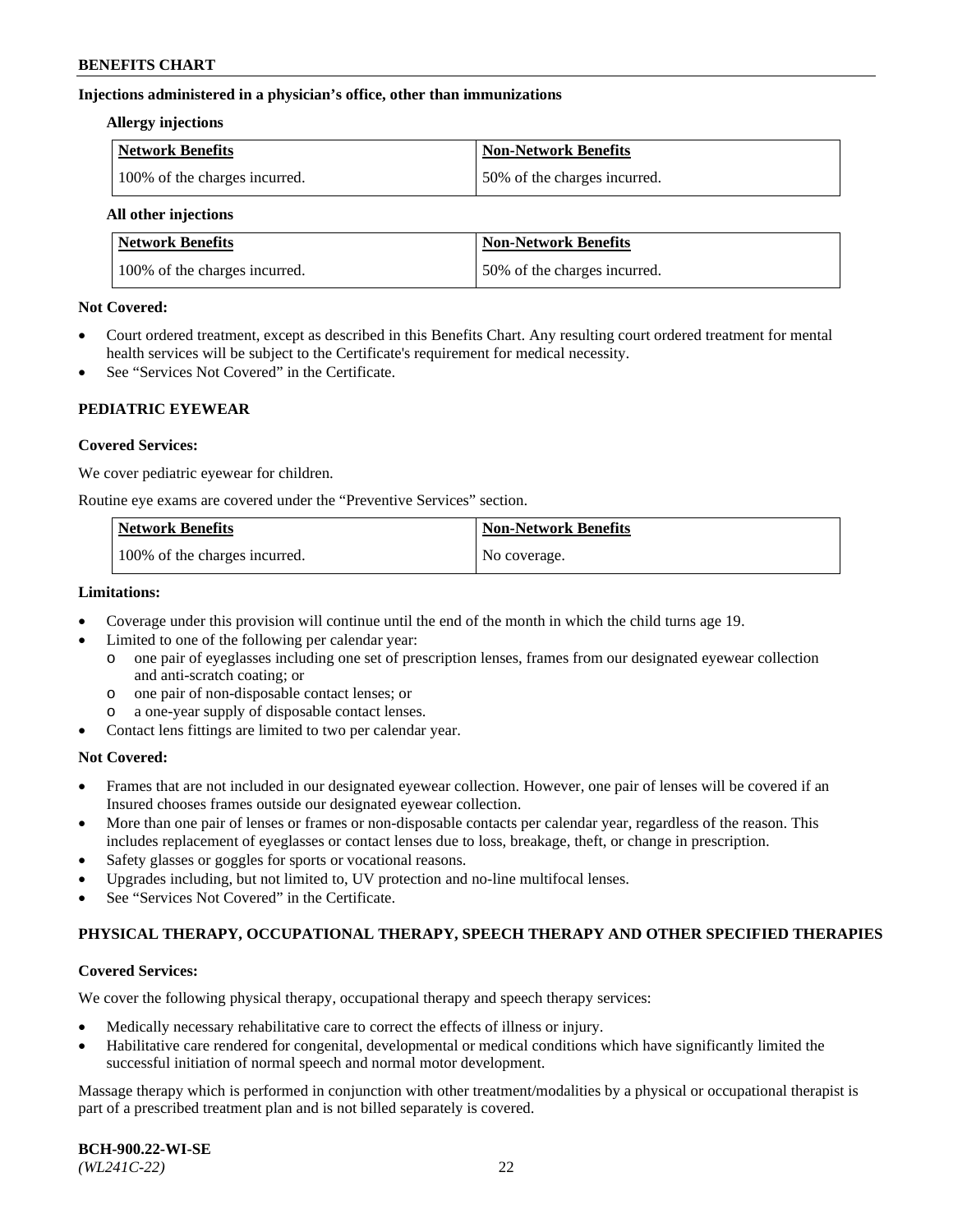We cover services provided in a clinic. To see the benefit level for inpatient hospital or skilled nursing facility services, see benefits under "Inpatient Hospital and Skilled Nursing Facility Services".

## **Rehabilitative care**

| <b>Network Benefits</b>                                                                       | <b>Non-Network Benefits</b>                                                                   |
|-----------------------------------------------------------------------------------------------|-----------------------------------------------------------------------------------------------|
| 100% of the charges incurred.                                                                 | 50% of the charges incurred.                                                                  |
| Physical, Occupational and Speech Therapy are<br>limited to 20 visits each per calendar year. | Physical, Occupational and Speech Therapy are<br>limited to 20 visits each per calendar year. |

### **In addition to the services provided above, we cover a minimum of:**

- 20 visits per calendar year for pulmonary rehabilitation.
- 36 visits per calendar year for cardiac rehabilitation.
- 30 visits per calendar year for post-cochlear implant aural therapy.
- 20 visits per calendar year for cognitive rehabilitation.

The maximum number of visits is combined for Network Benefits and Non-Network Benefits.

## **Habilitative services**

| <b>Network Benefits</b>                                                                       | <b>Non-Network Benefits</b>                                                                   |
|-----------------------------------------------------------------------------------------------|-----------------------------------------------------------------------------------------------|
| 100% of the charges incurred.                                                                 | 50% of the charges incurred.                                                                  |
| Physical, Occupational and Speech Therapy are<br>limited to 20 visits each per calendar year. | Physical, Occupational and Speech Therapy are<br>limited to 20 visits each per calendar year. |

The maximum number of visits is combined for Network Benefits and Non-Network Benefits.

## **Not Covered:**

- Massage therapy for the purpose of comfort or convenience of the Insured.
- See "Services Not Covered" in the Certificate.

## **PRE-DIABETES DISEASE MANAGEMENT PROGRAM**

## **Covered Services:**

If you meet criteria for coverage, you may qualify for the Pre-Diabetes Disease Management Program through Omada Health. The program covers group health coaching which focuses on weight loss, exercise, behavior modification and health education at select locations determined by the plan.

| <b>Network Benefits</b>                                     | <b>Non-Network Benefits</b> |
|-------------------------------------------------------------|-----------------------------|
| 100% of the charges incurred.<br>Deductible does not apply. | Not applicable.             |

## **Not Covered:**

See "Services Not Covered" in the Certificate.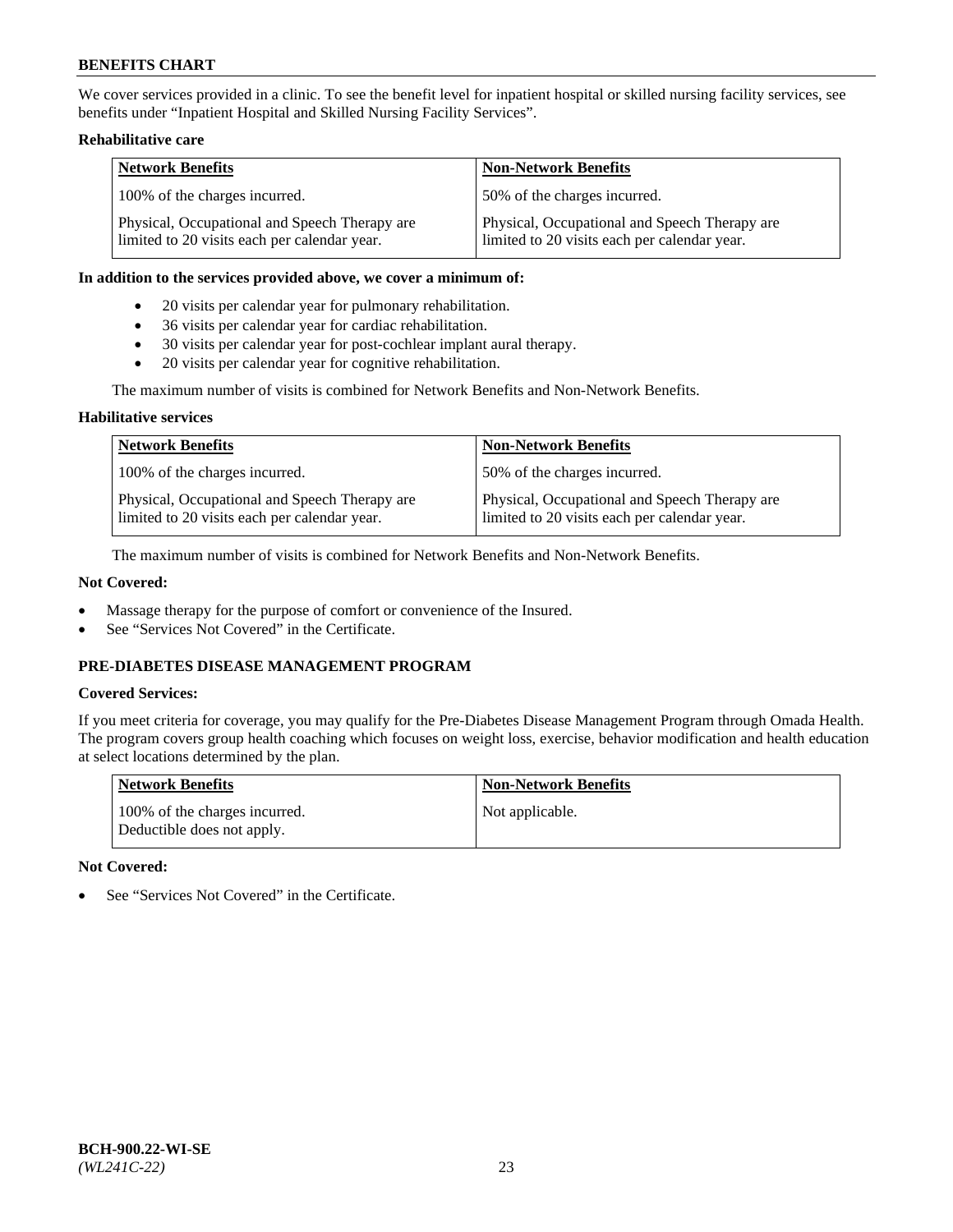## **PRESCRIPTION DRUG SERVICES**

## **Covered Services:**

We cover prescription drugs and medications that can be self-administered or are administered in a physician's office.

We will refill a prescription for eye drops covered under this Benefits Chart if the Insured requests a refill and the original prescription specified that additional quantities would be needed, providing the refill request does not exceed the quantities needed, and the following conditions are met:

- If the Insured requests a 30-day refill supply, the request must be made between 22 and 30 days of the later of (a) the original date that the prescription was distributed to the Insured or (b) the date that the most recent refill was distributed to the Insured; or
- If the Insured requests a 90-day refill supply, the request must be made between 67 and 90 days of the later of (a) the original date that the prescription was distributed to the Insured or (b) the date that the most recent refill was distributed to the Insured.

### **For Network Benefits, drugs and medications must be obtained at a Network pharmacy.**

### **If a copayment is required, you must pay one copayment for each 31-day supply, or portion thereof.**

## **Outpatient drugs (except as specified below)Drugs on the Preventive Drug List**

| <b>Network Benefits</b>                                                                                                                   | <b>Non-Network Benefits</b>  |
|-------------------------------------------------------------------------------------------------------------------------------------------|------------------------------|
| Generic formulary drugs on the Preventive Drug List<br>are covered at 100% of the charges incurred.                                       | 50% of the charges incurred. |
| Brand name formulary drugs on the Preventive Drug<br>List are covered at 100% of the charges incurred,<br>subject to a copayment of \$60. |                              |
| In no event will your cost for a formulary insulin drug<br>exceed \$25.                                                                   |                              |
| Deductible does not apply.                                                                                                                |                              |

## **All other drugs**

| <b>Network Benefits</b>                                                                       | <b>Non-Network Benefits</b>  |
|-----------------------------------------------------------------------------------------------|------------------------------|
| All other formulary drugs are covered at 100% of the<br>charges incurred. Deductible applies. | 50% of the charges incurred. |
| Non-formulary drugs are covered at 80% of the charges<br>incurred. Deductible applies.        |                              |

**Oral chemotherapy drugs** are included on the specialty drug list. However, you pay the applicable outpatient drug benefit. As required by Wisconsin law, you will not pay higher cost sharing (deductible, copayment or coinsurance) for orally administered chemotherapy drugs than you pay for injected or intravenously administered chemotherapy drugs.

#### **Mail order drugs**

| <b>Network Benefits</b>                                                                                                                                                                                                                                 | <b>Non-Network Benefits</b>                                                                                                |
|---------------------------------------------------------------------------------------------------------------------------------------------------------------------------------------------------------------------------------------------------------|----------------------------------------------------------------------------------------------------------------------------|
| For your convenience, you may also get up to a<br>93-day supply of outpatient prescription drugs that<br>can be self-administered through the designated mail<br>order service.<br>Specialty drugs are not available through the mail<br>order service. | Mail order drugs are only available through the<br>designated mail order service.<br>See Network Mail Order Drugs Benefit. |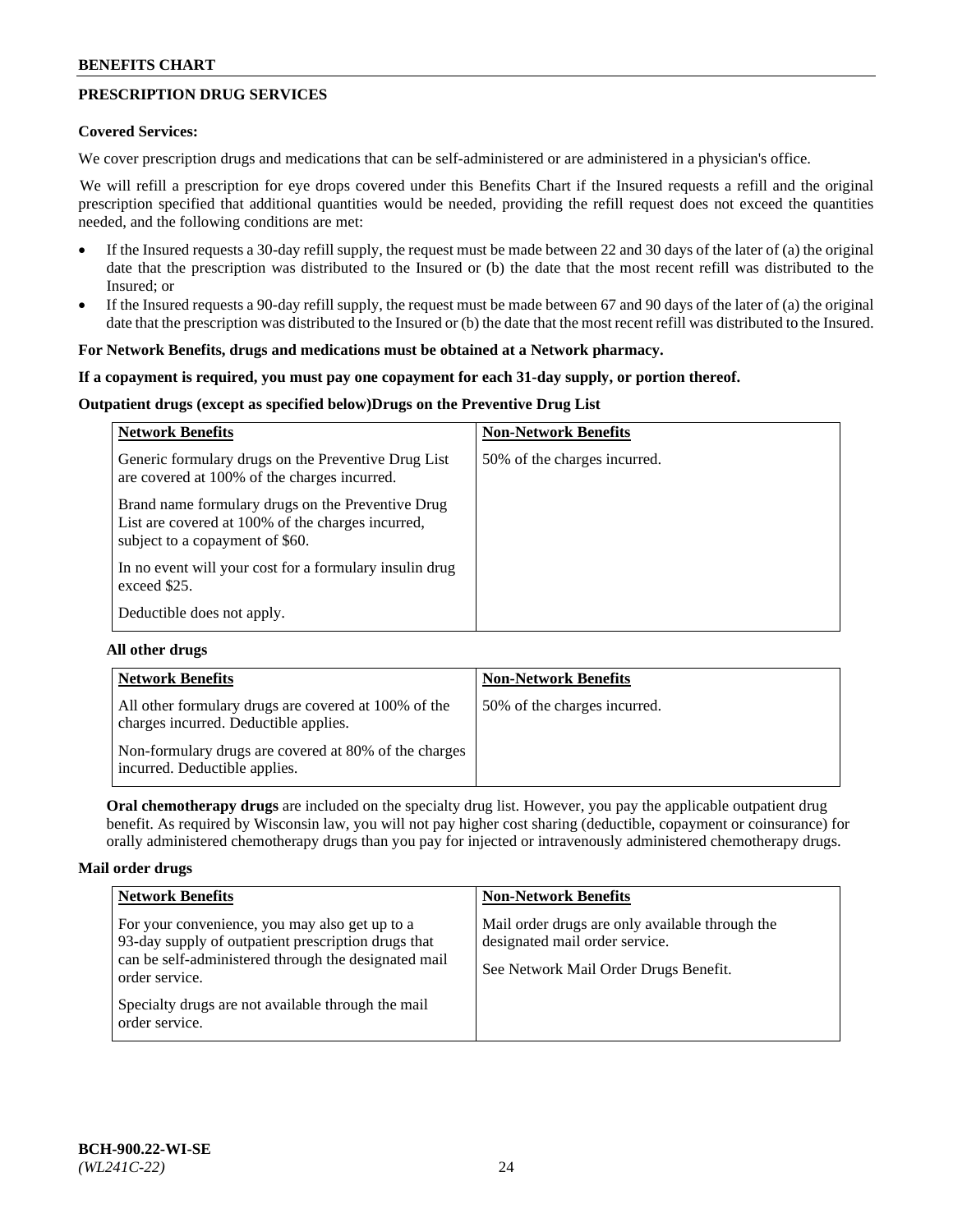## **Specialty drugs that are self-administered**

| <b>Network Benefits</b>                                                                                              | <b>Non-Network Benefits</b> |
|----------------------------------------------------------------------------------------------------------------------|-----------------------------|
| 100% of the charges incurred.                                                                                        | No coverage.                |
| Specialty drugs are limited to drugs on the<br>specialty drug list and must be obtained from a<br>designated vendor. |                             |

**Oral chemotherapy drugs** are included on the specialty drug list. However, you pay the applicable outpatient drug benefit. As required by Wisconsin law, you will not pay higher cost sharing (deductible, copayment or coinsurance) for orally administered chemotherapy drugs than you pay for injected or intravenously administered chemotherapy drugs.

### **Tobacco cessation drugs. All FDA approved tobacco cessation drugs are covered.**

| Network Benefits                                            | <b>Non-Network Benefits</b>   |
|-------------------------------------------------------------|-------------------------------|
| 100% of the charges incurred.<br>Deductible does not apply. | 150% of the charges incurred. |

## **Contraceptive drugs**

| <b>Network Benefits</b>                                                                                                                                         | <b>Non-Network Benefits</b>  |
|-----------------------------------------------------------------------------------------------------------------------------------------------------------------|------------------------------|
| 100% of the charges incurred for formulary drugs.<br>Deductible does not apply.                                                                                 | 50% of the charges incurred. |
| If a physician requests that a non-formulary<br>contraceptive drug be dispensed as written, the drug<br>will be covered at 100%, not subject to the deductible. |                              |

**ACA preventive medications.** We cover preventive medications currently recommended by USPSTF with an A or B rating if they are prescribed by your medical provider and they are listed on our Commercial ACA Preventive Drug List. Preventive medications are subject to periodic review and modification. Changes would be effective in accordance with the federal rules and reflected in our current medical coverage criteria for preventive care services.

| <b>Network Benefits</b>                                     | <b>Non-Network Benefits</b>  |
|-------------------------------------------------------------|------------------------------|
| 100% of the charges incurred.<br>Deductible does not apply. | 50% of the charges incurred. |

## **Limitations:**

- Certain drugs may require prior authorization as indicated on the formulary. HealthPartners may require prior authorization for the drug and also the site where the drug will be provided. Certain drugs are subject to our utilization review process and quantity limits.
- Certain non-formulary drugs require prior authorization. In addition, certain drugs may be subject to any quantity limits applied as part of our trial program. The trial drug program applies to new prescriptions for certain drugs which have high toxicity, low tolerance, high costs and/or high potential for waste. Trial drugs are indicated on the formulary and/or the specialty drug list. Your first fill of a trial drug may be limited to less than a month supply. If the drug is well tolerated and effective, you will receive the remainder of your first month supply.
- If an Insured requests a brand name drug when there is a generic equivalent, the brand name drug will be covered up to the charge that would apply to the generic drug, minus any required copayment. If a physician request that a brand name drug be dispensed as written, the drug will be paid at the non-formulary benefit.
- We may require insureds to try over-the-counter (OTC) drug alternatives before approving more costly formulary prescription drugs.
- Unless otherwise specified in the "Prescription Drug Services" section, you may receive up to a 31-day supply per prescription.
- A 93-day supply will be covered and dispensed only at pharmacies that participate in our extended day supply program.
- New prescriptions to treat certain chronic conditions are limited to a 31-day supply.
- No more than a 31-day supply of specialty drugs will be covered and dispensed at a time, unless it is a manufacturer supplied drug that cannot be split that supplies the insured with more than a 31-day supply.

**BCH-900.22-WI-SE**  *(WL241C-22)* 25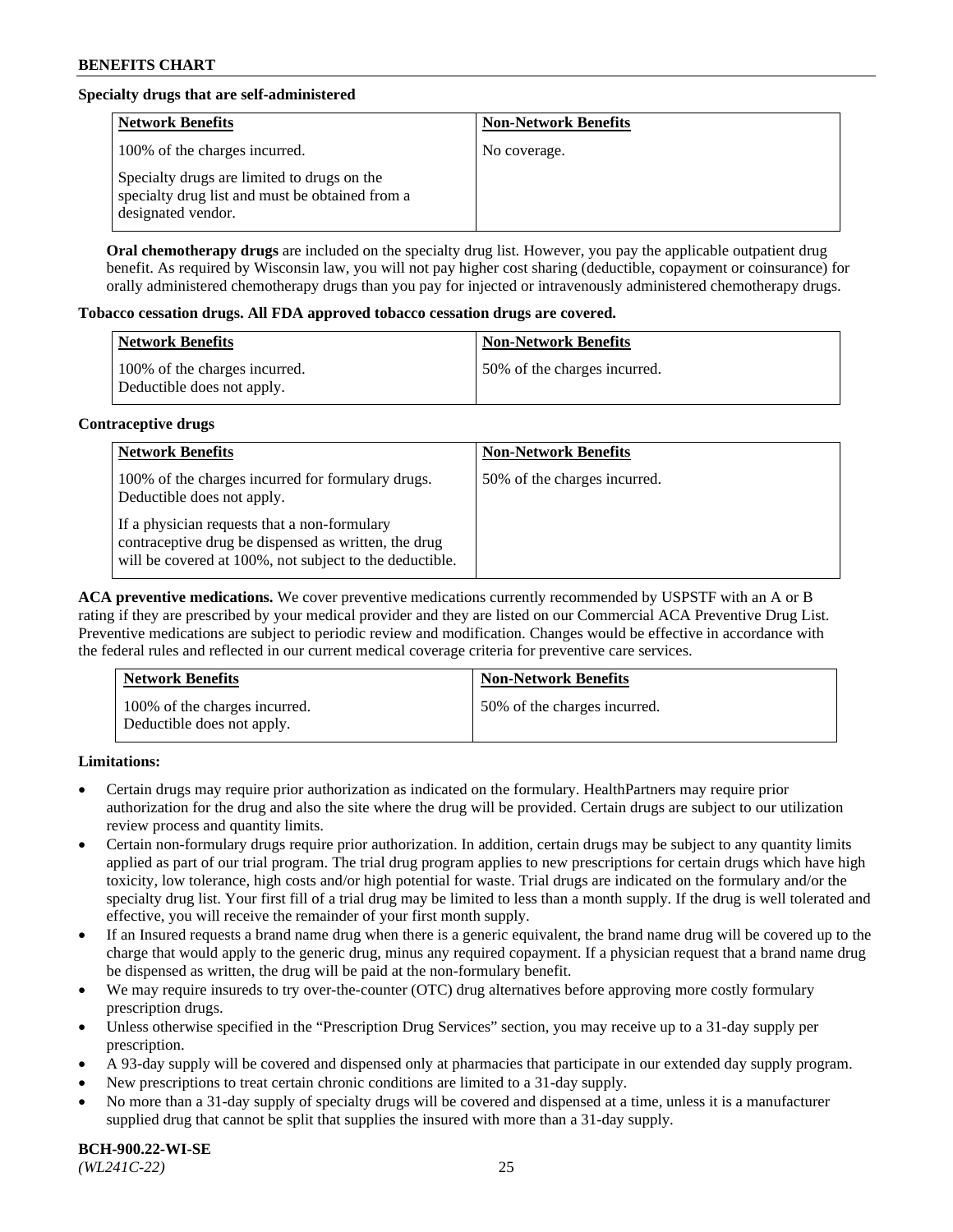**Not Covered:**Replacement of prescription drugs, medications, equipment and supplies due to loss, damage or theft.

- Nonprescription (over-the-counter) drugs or medications, including, but not limited to, vitamins, supplements, homeopathic remedies, and non-FDA approved drugs, unless listed on the formulary and prescribed by a physician or legally authorized health care provider under applicable state and federal law. This exclusion does not include over-thecounter contraceptives for women as allowed under the Affordable Care Act when the Insured obtains a prescription for the item. In addition, if the Insured obtains a prescription, this exclusion does not include aspirin to prevent cardiovascular disease for men and women of certain ages; folic acid supplements for women who may become pregnant; fluoride chemoprevention supplements for children without fluoride in their water source; and iron supplements for children ages 6-12 months who are at risk for anemia.
- All drugs for the treatment of sexual dysfunction.
- All drugs for the treatment of growth deficiency.
- Fertility drugs.
- Medical cannabis.
- Drugs on the Excluded Drug List. The Excluded Drug List includes select drugs within a therapy class that are not eligible for coverage. This includes drugs that may be excluded for certain indications. The Excluded Drug List is available at [healthpartners.com.](http://www.healthpartners.com/)
- Drugs that are newly approved by the FDA until they are reviewed and approved by HealthPartners Pharmacy and Therapeutics Committee.
- Medical devices approved by the FDA will not be covered under the "Prescription Drug Services" section unless they are on our formulary. Covered medical devices are generally submitted and reimbursed under your medical benefits.
- See "Services Not Covered" in the Certificate.

## **PREVENTIVE SERVICES**

### **Applicable Definitions:**

**Routine Preventive Services** are routine health care services that include screenings, check-ups and counseling to prevent illness, disease or other health problems before symptoms occur.

**Diagnostic Services** are services to help a provider understand your symptoms, diagnose illness and decide what treatment may be needed. They may be the same services that are listed as preventive services, but they are being used as diagnostic services. Your provider will determine if these services are preventive or diagnostic. These services are not preventive if received as part of a visit to diagnose, manage or maintain an acute or chronic medical condition, illness or injury. When that occurs, unless otherwise indicated below, standard deductibles, copayments or coinsurance apply.

## **Covered Services:**

We cover preventive services that meet any of the requirements under the Affordable Care Act (ACA) shown in the bulleted items below. These preventive services are covered at 100% under the Network Benefits with no deductible, copayments or coinsurance. (If a preventive service is not required by the ACA and it is covered at a lower benefit level, it will be specified below.) Preventive benefits mandated under the ACA are subject to periodic review and modification. Changes would be effective in accordance with the federal rules. Preventive services mandated by the ACA include:

- Evidence-based items or services that have in effect a rating of A or B in the current recommendations of the United States Preventive Services Task Force with respect to the individual;
- Immunizations for routine use in children, adolescents, and adults that have in effect a recommendation from the Advisory Committee on Immunization Practices of the Centers for Disease Control and Prevention with respect to the individual;
- With respect to infants, children, and adolescents, evidence-informed preventive care and screenings provided for in comprehensive guidelines supported by the Health Resources and Services Administration; and
- With respect to women, preventive care and screenings provided for in comprehensive guidelines supported by the Health Resources and Services Administration.

Covered services are based on established medical policies, which are subject to periodic review and modification by the medical or dental directors. These medical policies (medical coverage criteria) are available by calling Member Services, or logging on to your "*my*HealthPartners" account at [healthpartners.com.](https://www.healthpartners.com/hp/index.html)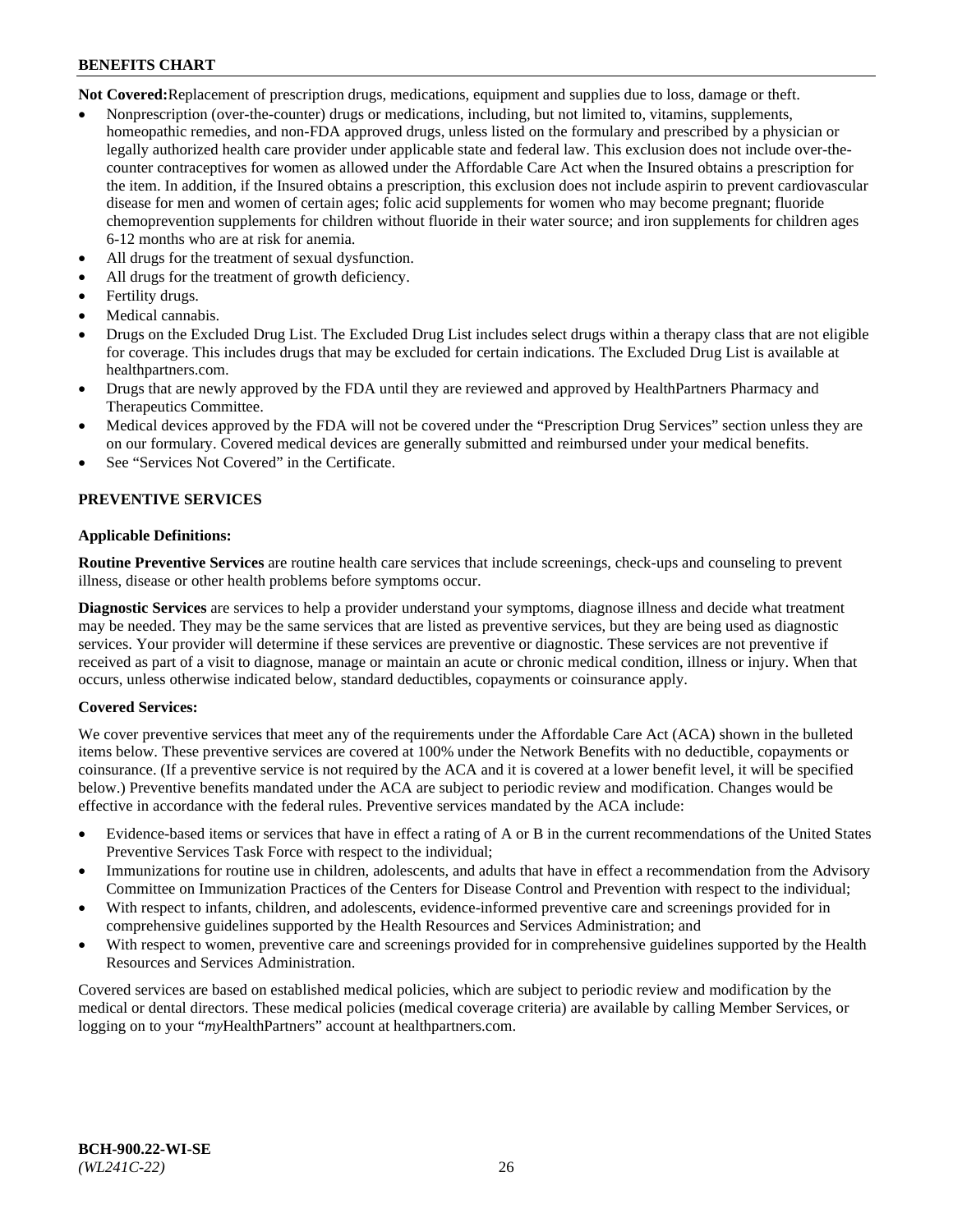## **ACA and state mandated preventive services are covered as follows:**

**Routine health exams and periodic health assessments.** A physician or health care provider will counsel you as to how often health assessments are needed based on age, sex and health status. This includes screening and counseling for tobacco cessation and all FDA approved tobacco cessation medications including over-the-counter drugs (as shown in the Prescription Drug Services section).

| <b>Network Benefits</b>                                     | <b>Non-Network Benefits</b>   |
|-------------------------------------------------------------|-------------------------------|
| 100% of the charges incurred.<br>Deductible does not apply. | 150% of the charges incurred. |

**Child health supervision services.** This includes pediatric preventive services such as newborn screenings, appropriate immunizations, developmental assessments and laboratory services appropriate to the age of the child from birth to 72 months and appropriate immunizations to age 18.

| <b>Network Benefits</b>                                     | <b>Non-Network Benefits</b>  |
|-------------------------------------------------------------|------------------------------|
| 100% of the charges incurred.<br>Deductible does not apply. | 50% of the charges incurred. |

## **Routine prenatal care and exams**

| Network Benefits                                            | <b>Non-Network Benefits</b>   |
|-------------------------------------------------------------|-------------------------------|
| 100% of the charges incurred.<br>Deductible does not apply. | 150% of the charges incurred. |

**Routine postnatal care.** This includes health exams, assessments, education and counseling relating to the period immediately after childbirth.

| <b>Network Benefits</b>                                     | <b>Non-Network Benefits</b>  |
|-------------------------------------------------------------|------------------------------|
| 100% of the charges incurred.<br>Deductible does not apply. | 50% of the charges incurred. |

**Routine screening procedures for cancer.** This includes colorectal screening and other cancer screenings recommended by the USPSTF with an A or B rating. Women's preventive health services below describe additional routine screening procedures for cancer.

| <b>Network Benefits</b>                                     | <b>Non-Network Benefits</b>   |
|-------------------------------------------------------------|-------------------------------|
| 100% of the charges incurred.<br>Deductible does not apply. | 150% of the charges incurred. |

**Professional voluntary family planning services.** This includes services to prevent or delay a pregnancy, including counseling and education. Services must be provided by a licensed provider.

| <b>Network Benefits</b>                                     | <b>Non-Network Benefits</b>  |
|-------------------------------------------------------------|------------------------------|
| 100% of the charges incurred.<br>Deductible does not apply. | 50% of the charges incurred. |

## **Adult immunizations**

| Network Benefits                                            | <b>Non-Network Benefits</b>  |
|-------------------------------------------------------------|------------------------------|
| 100% of the charges incurred.<br>Deductible does not apply. | 50% of the charges incurred. |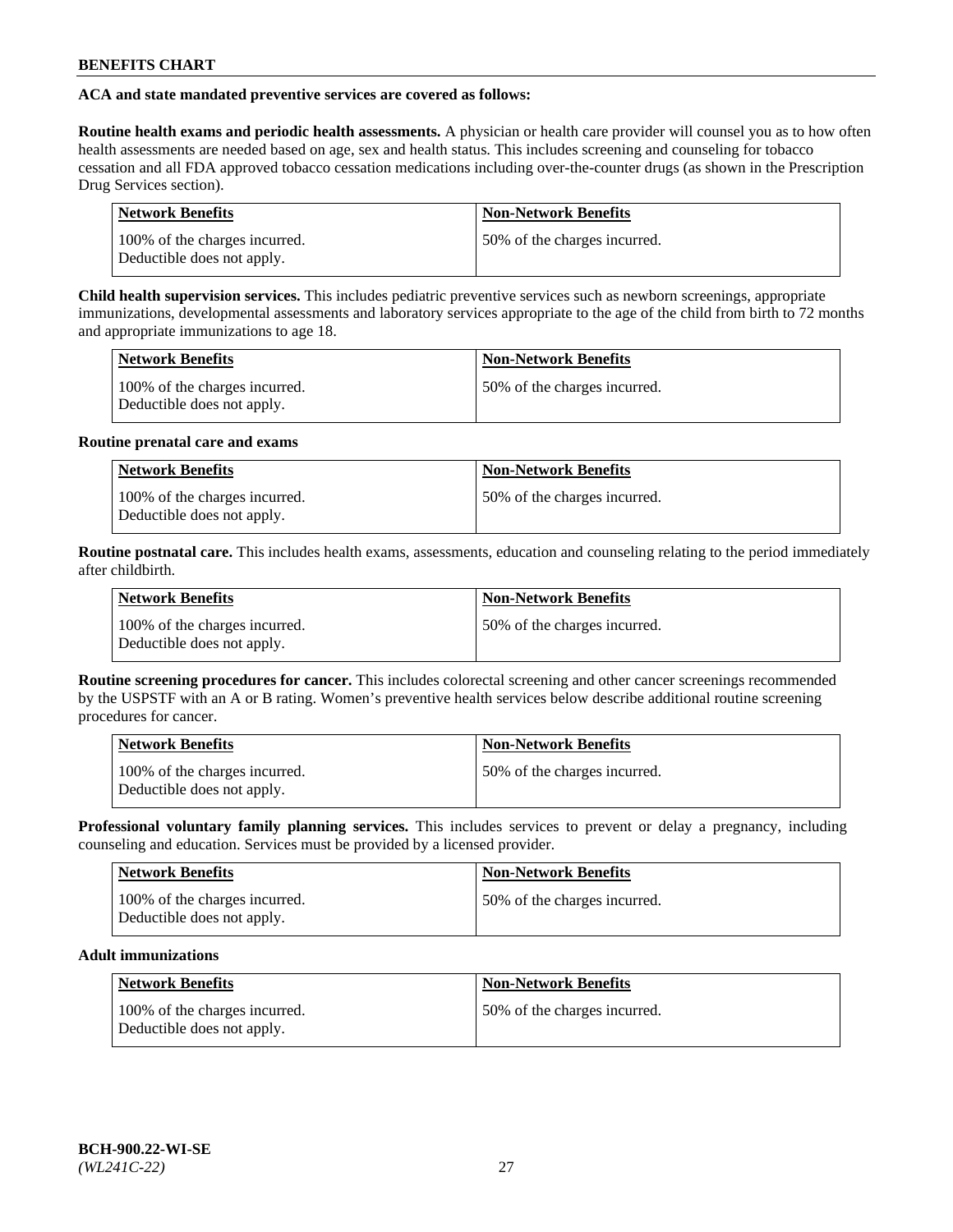**Women's preventive health services.** This includes mammograms, screenings for cervical cancer (pap smears), breast pumps, human papillomavirus (HPV) testing, counseling for sexually transmitted infections, counseling and screening for human immunodeficiency virus (HIV), and all FDA approved contraceptive methods as prescribed by a doctor, sterilization procedures, education and counseling (see the Prescription Drug Services section for coverage of oral contraceptive drugs). We also provide genetic screening for BRCA if someone in your family has the gene or you have a diagnosis of cancer.

The U.S. Preventive Services Task Force (USPSTF) recommends screening mammography, with or without clinical breast examination (CBE), every 1-2 years for women aged 40 and older. For women age 50 and older, we cover an annual mammogram.

| <b>Network Benefits</b>                                     | <b>Non-Network Benefits</b>  |
|-------------------------------------------------------------|------------------------------|
| 100% of the charges incurred.<br>Deductible does not apply. | 50% of the charges incurred. |

**Obesity screening and management.** We cover obesity screening and counseling for all ages during a routine preventive care exam. If you are age 18 or older and have a body mass index of 30 or more, we also cover intensive obesity management to help you lose weight. Your primary care doctor can coordinate these services.

| Network Benefits                                            | <b>Non-Network Benefits</b>  |
|-------------------------------------------------------------|------------------------------|
| 100% of the charges incurred.<br>Deductible does not apply. | 50% of the charges incurred. |

**In addition to any ACA or state mandated preventive services referenced above, we cover the following eligible services:**

### **Routine eye and hearing exams**

| <b>Network Benefits</b>                                     | <b>Non-Network Benefits</b>  |
|-------------------------------------------------------------|------------------------------|
| 100% of the charges incurred.<br>Deductible does not apply. | 50% of the charges incurred. |

**Ovarian cancer surveillance test for women who are at risk.** "At risk for ovarian cancer" means (1) having a family history that includes any of the following: one or more first-degree or second-degree relatives with ovarian cancer, clusters of female relatives with breast cancer or nonpolyposis colorectal cancer; or (2) testing positive for BRCA1 or BRCA2 mutations. "Surveillance test for ovarian cancer" means annual screening using CA-125 serum tumor marker testing, transvaginal ultrasound, pelvic examination or other proven ovarian screening tests currently being evaluated by the federal Food and Drug Administration or by the National Cancer Institute.

| <b>Network Benefits</b>                               | <b>Non-Network Benefits</b>                           |
|-------------------------------------------------------|-------------------------------------------------------|
| Coverage level is same as corresponding Network       | Coverage level is same as corresponding Non-Network   |
| Benefits, depending on type of service provided, such | Benefits, depending on type of service provided, such |
| as Diagnostic Imaging Services, Laboratory Services   | as Diagnostic Imaging Services, Laboratory Services   |
| or Office Visits for Illness or Injury, or Preventive | or Office Visits for Illness or Injury, or Preventive |
| Services.                                             | Services.                                             |

**Peak flow meters for Insureds diagnosed with asthma.** Must be prescribed by a licensed provider.

| <b>Network Benefits</b>                                     | <b>Non-Network Benefits</b>  |
|-------------------------------------------------------------|------------------------------|
| 100% of the charges incurred.<br>Deductible does not apply. | 50% of the charges incurred. |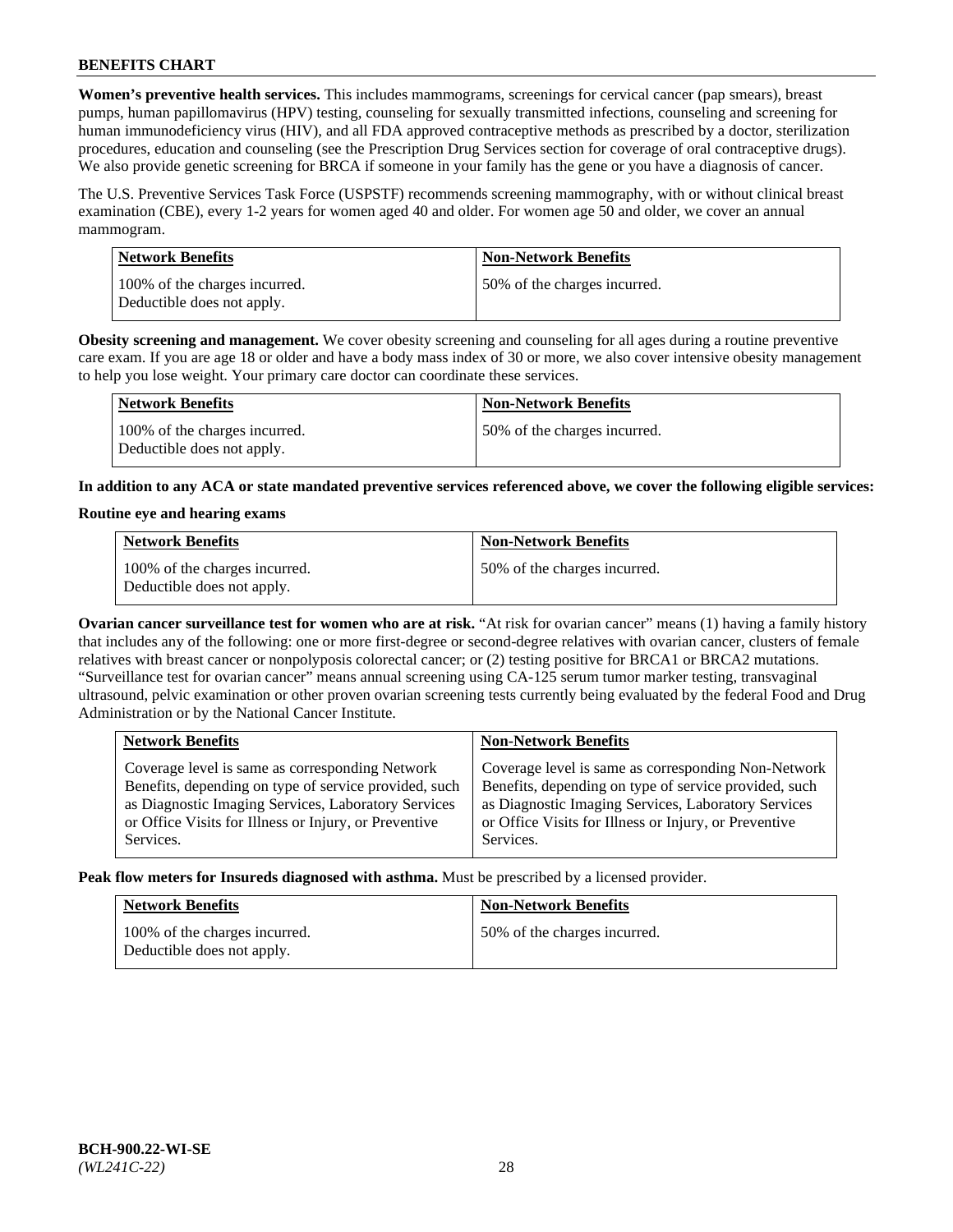**Glucose meters prescribed by a licensed provider** (other than continuous glucose monitoring systems which are covered under the "Diabetic Equipment and Supplies" section in this Benefits Chart)

| <b>Network Benefits</b>                                                                        | <b>Non-Network Benefits</b>  |
|------------------------------------------------------------------------------------------------|------------------------------|
| 100% of the charges incurred.<br>Deductible does not apply.                                    | 50% of the charges incurred. |
| Glucose meters are limited to meters on the formulary<br>and must be obtained from a pharmacy. |                              |

## **Retinopathy screening for Insureds diagnosed with diabetes**

| <b>Network Benefits</b>                                     | <b>Non-Network Benefits</b>  |
|-------------------------------------------------------------|------------------------------|
| 100% of the charges incurred.<br>Deductible does not apply. | 50% of the charges incurred. |

### **Hemoglobin A1C testing for Insureds diagnosed with diabetes**

| <b>Network Benefits</b>                                     | <b>Non-Network Benefits</b>  |
|-------------------------------------------------------------|------------------------------|
| 100% of the charges incurred.<br>Deductible does not apply. | 50% of the charges incurred. |

### **International normalized ratio (INR) testing for Insureds diagnosed with liver disease and/or bleeding disorders**

| <b>Network Benefits</b>                                     | <b>Non-Network Benefits</b>  |
|-------------------------------------------------------------|------------------------------|
| 100% of the charges incurred.<br>Deductible does not apply. | 50% of the charges incurred. |

## **Low-density lipoprotein (LDL) testing for Insureds diagnosed with heart disease**

| <b>Network Benefits</b>                                     | <b>Non-Network Benefits</b>  |
|-------------------------------------------------------------|------------------------------|
| 100% of the charges incurred.<br>Deductible does not apply. | 50% of the charges incurred. |

**Limitations:**Services are not preventive if received as part of a visit to diagnose, manage or maintain an acute or chronic medical condition, illness or injury. When that occurs, unless otherwise indicated above, standard deductibles, copayments or coinsurance apply.

#### **Not Covered:**

See "Services Not Covered" in the Certificate.

## **TELEHEALTH/TELEMEDICINE SERVICES**

#### **Definitions:**

**Telehealth, Telemedicine, or Virtual Care.** This is a means of communication between a health care professional and a patient. This includes the use of secure electronic information, imaging, and communication technologies, including:

- interactive audio or audio-video
- interactive audio with store-and-forward technology
- chat-based and email-based systems
- physician-to-physician consultation
- patient education
- data transmission
- data interpretation
- digital diagnostics (algorithm-enabled diagnostic support)
- digital therapeutics (the use of personal health devices and sensors, either alone or in combination with conventional drug therapies, for disease prevention and management)

**BCH-900.22-WI-SE**  *(WL241C-22)* 29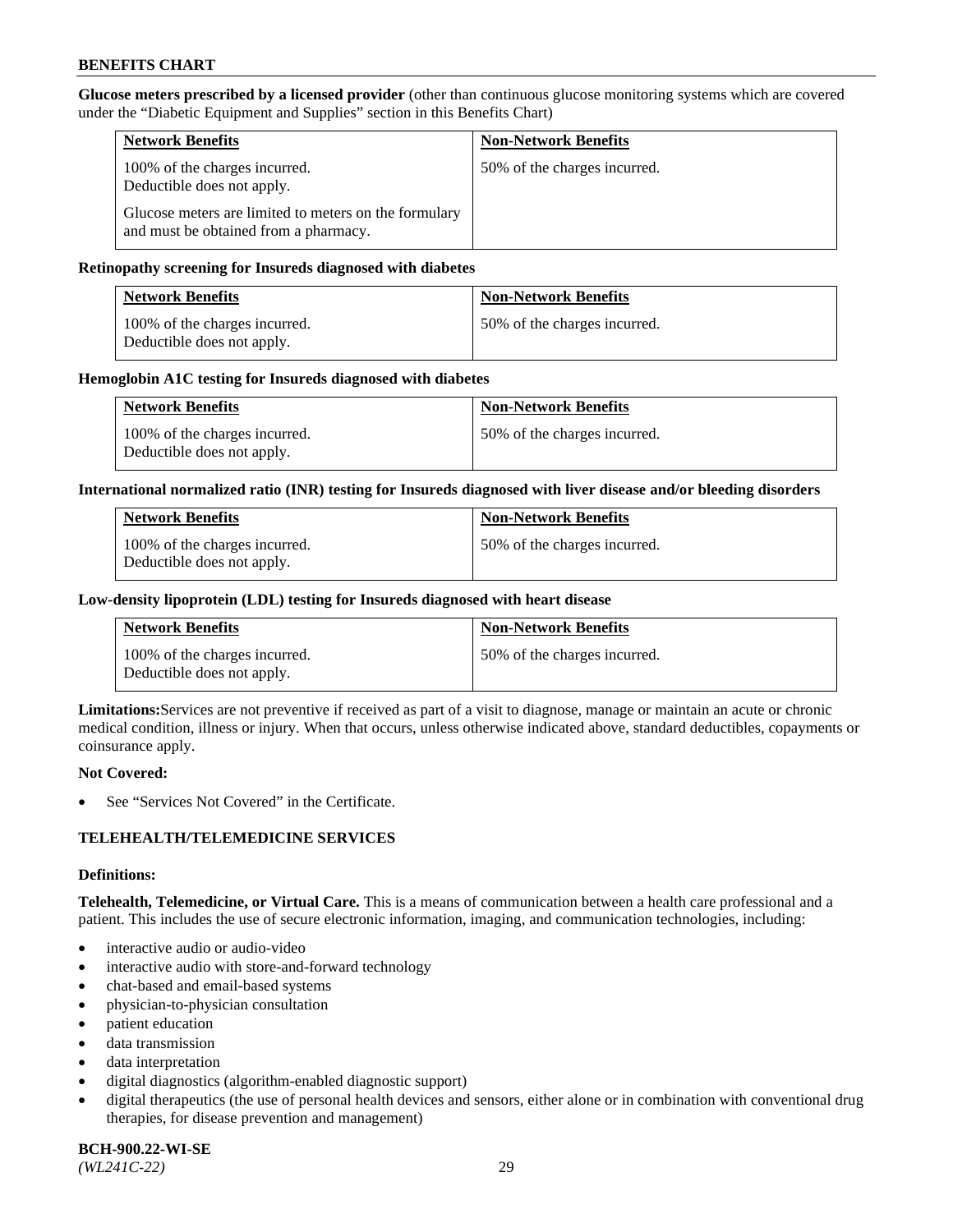Services can be delivered:

Synchronously: the patient and health care professional are engaging with one another at the same time; or Asynchronously: the patient and health care professional engage with each other at different points in time.

**Telephone Visits.** Live, synchronous, interactive encounters over the telephone between a patient and a healthcare provider.

**E-visit or chat-based visits.** Asynchronous online or mobile app encounters to discuss a patient's personal health information, vital signs, and other physiologic data or diagnostic images. The healthcare provider reviews and delivers a consultation, diagnosis, prescription or treatment plan after reviewing the patient's visit information.

**Virtuwell®.** This is an online service for you to receive a diagnosis and treatment for certain conditions, such as a cold, flu, ear pain and sinus infections. You may access the Virtuwell website at [virtuwell.com.](https://www.virtuwell.com/)

**Video Visits.** Live, synchronous, interactive encounters using secure web-based video between a patient and a healthcare provider.

#### **Covered Services:**

The Plan covers the following methods of receiving care for services that would be eligible under the Plan if the service were provided in person.

#### **Scheduled telephone visits**

| <b>Network Benefits</b>       | <b>Non-Network Benefits</b>  |
|-------------------------------|------------------------------|
| 100% of the charges incurred. | 50% of the charges incurred. |

### **E-visits**

## **Access to online care through Virtuwell at [virtuwell.com](https://www.virtuwell.com/)**

| Network Benefits              | <b>Non-Network Benefits</b> |
|-------------------------------|-----------------------------|
| 100% of the charges incurred. | Not applicable.             |

#### **All other E-visits**

| <b>Network Benefits</b>       | <b>Non-Network Benefits</b>  |
|-------------------------------|------------------------------|
| 100% of the charges incurred. | 50% of the charges incurred. |

#### **Video visits**

| <b>Network Benefits</b>                                      | <b>Non-Network Benefits</b>                            |
|--------------------------------------------------------------|--------------------------------------------------------|
| Coverage level is same as corresponding Network              | Coverage level is same as corresponding Non-           |
| Benefits, depending on type of service provided, such as     | Network Benefits, depending on type of service         |
| Office Visits for Illness or Injury, Inpatient or Outpatient | provided, such as Office Visits for Illness or Injury, |
| <b>Hospital Services.</b>                                    | Inpatient or Outpatient Hospital Services.             |

#### **Not Covered:**

See "Services Not Covered" in the Certificate.

## **TRANSPLANT SERVICES**

## **Applicable Definitions:**

**Autologous.** This is when the source of cells is from the individual's own marrow or stem cells.

**Allogeneic.** This is when the source of cells is from a related or unrelated donor's marrow or stem cells.

**Allogeneic Bone Marrow Transplant.** This is when the bone marrow is harvested from the related or unrelated donor and stored. The patient undergoes treatment which includes tumor ablation with high-dose chemotherapy and/or radiation. The bone marrow is reinfused (transplanted).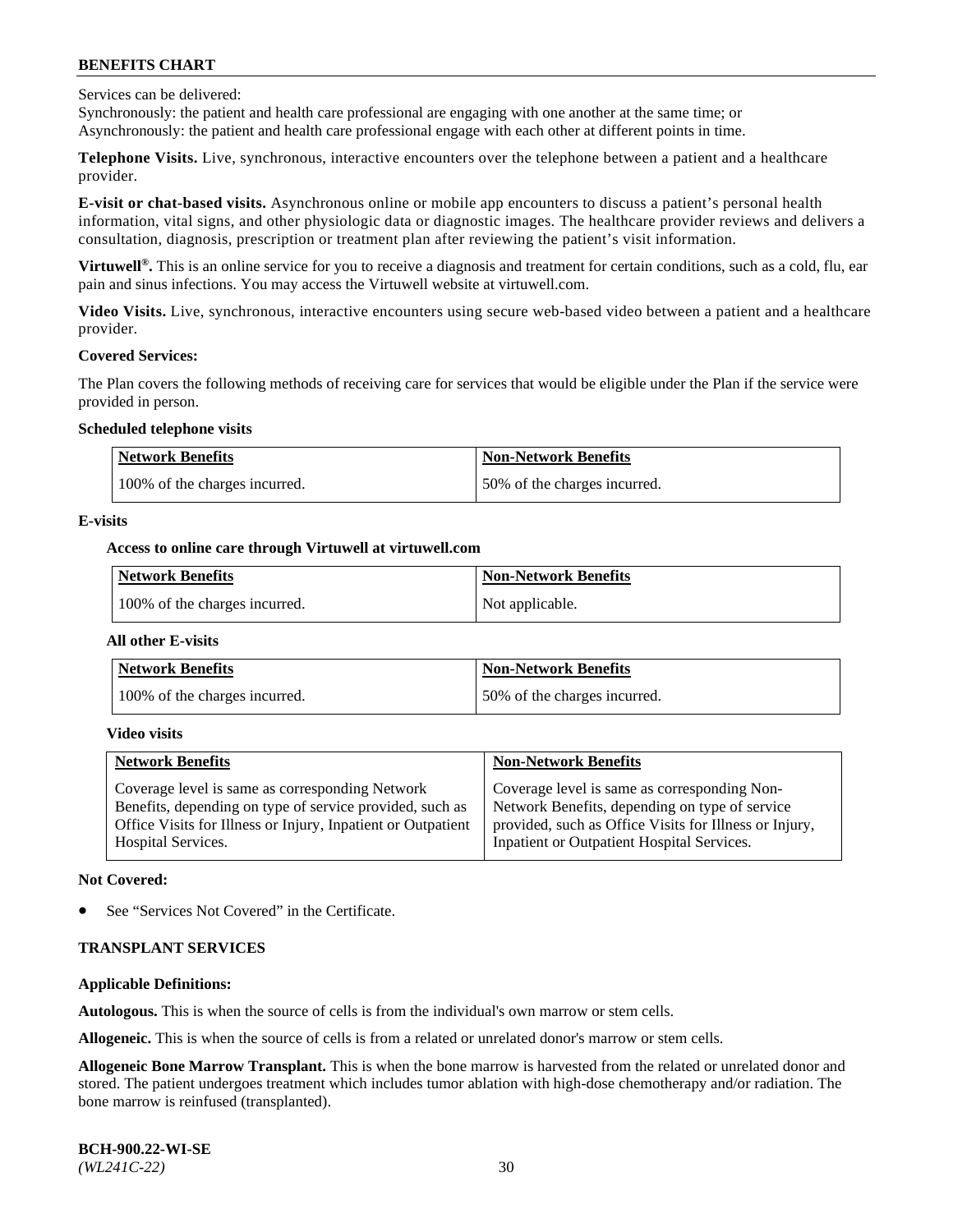**Autologous Bone Marrow Transplant.** This is when the bone marrow is harvested from the individual and stored. The patient undergoes treatment which includes tumor ablation with high-dose chemotherapy and/or radiation. The bone marrow is reinfused (transplanted).

**Autologous/Allogeneic Stem Cell Support.** This is a treatment process that includes stem cell harvest from either bone marrow or peripheral blood, tumor ablation with high-dose chemotherapy and/or radiation, stem cell reinfusion, and related care. Autologous/allogeneic bone marrow transplantation and high dose chemotherapy with peripheral stem cell rescue/support are considered to be autologous/allogeneic stem cell support.

**Designated Transplant Center.** This is any health care provider, group or association of health care providers designated by us to provide services, supplies or drugs for specified transplants for our Insureds.

**Transplant Services.** This is transplantation (including retransplants) of the human organs or tissue listed below, including all related post-surgical treatment, follow-up care and drugs and multiple transplants for a related cause. Transplant services do not include other organ or tissue transplants or surgical implantation of mechanical devices functioning as a human organ, except surgical implantation of an FDA approved Ventricular Assist Device (VAD) or total artificial heart, functioning as a temporary bridge to heart transplantation.

Prior authorization is required prior to consultation to support coordination of care and benefits.

### **Covered Services:**

We cover eligible transplant services (as defined above) while you are covered under the Certificate. Transplants that will be considered for coverage are limited to the following:

- Kidney transplants for end-stage disease.
- Cornea transplants for end-stage disease.
- Heart transplants for end-stage disease.
- Lung transplants or heart/lung transplants for: (1) primary pulmonary hypertension; (2) Eisenmenger's syndrome; (3) endstage pulmonary fibrosis; (4) alpha 1 antitrypsin disease; (5) cystic fibrosis; and (6) emphysema.
- Liver transplants for: (1) biliary atresia in children; (2) primary biliary cirrhosis; (3) post-acute viral infection (including hepatitis A, hepatitis B antigen e negative and hepatitis C) causing acute atrophy or post-necrotic cirrhosis; (4) primary sclerosing cholangitis; (5) alcoholic cirrhosis; and (6) hepatocellular carcinoma.
- Allogeneic bone marrow transplants or peripheral stem cell support associated with high dose chemotherapy for: (1) acute myelogenous leukemia; (2) acute lymphocytic leukemia; (3) chronic myelogenous leukemia; (4) severe combined immunodeficiency disease; (5) Wiskott-Aldrich syndrome; (6) aplastic anemia; (7) sickle cell anemia; (8) non-relapsed or relapsed non-Hodgkin's lymphoma; (9) multiple myeloma; and (10) testicular cancer.
- Autologous bone marrow transplants or peripheral stem cell support associated with high-dose chemotherapy for: (1) acute leukemias; (2) non-Hodgkin's lymphoma; (3) Hodgkin's disease; (4) Burkitt's lymphoma; (5) neuroblastoma; (6) multiple myeloma; (7) chronic myelogenous leukemia; and (8) non-relapsed non-Hodgkin's lymphoma.
- Pancreas transplants for simultaneous pancreas-kidney transplants for diabetes, pancreas after kidney, living related segmental simultaneous pancreas kidney transplantation and pancreas transplant alone.

To receive Network Benefits, charges for transplant services must be incurred at a Designated Transplant Center.

The transplant-related treatment provided, including expenses incurred for directly related donor services, shall be subject to and in accordance with the provisions, limitations, maximums and other terms of the Certificate.

Medical and hospital expenses of the donor are covered only when the recipient is an Insured and the transplant and directly related donor expenses have been prior authorized for coverage. Treatment of medical complications that may occur to the donor are not covered. Donors are not considered Insureds, and are therefore not eligible for the rights afforded to Insureds under the Certificate.

The list of eligible transplant services and coverage determinations are based on established medical policies, which are subject to periodic review and modification by the medical director.

| Network Benefits                                 | <b>Non-Network Benefits</b>                          |
|--------------------------------------------------|------------------------------------------------------|
| See Network Inpatient Hospital Services Benefit. | See Non-Network Inpatient Hospital Services Benefit. |